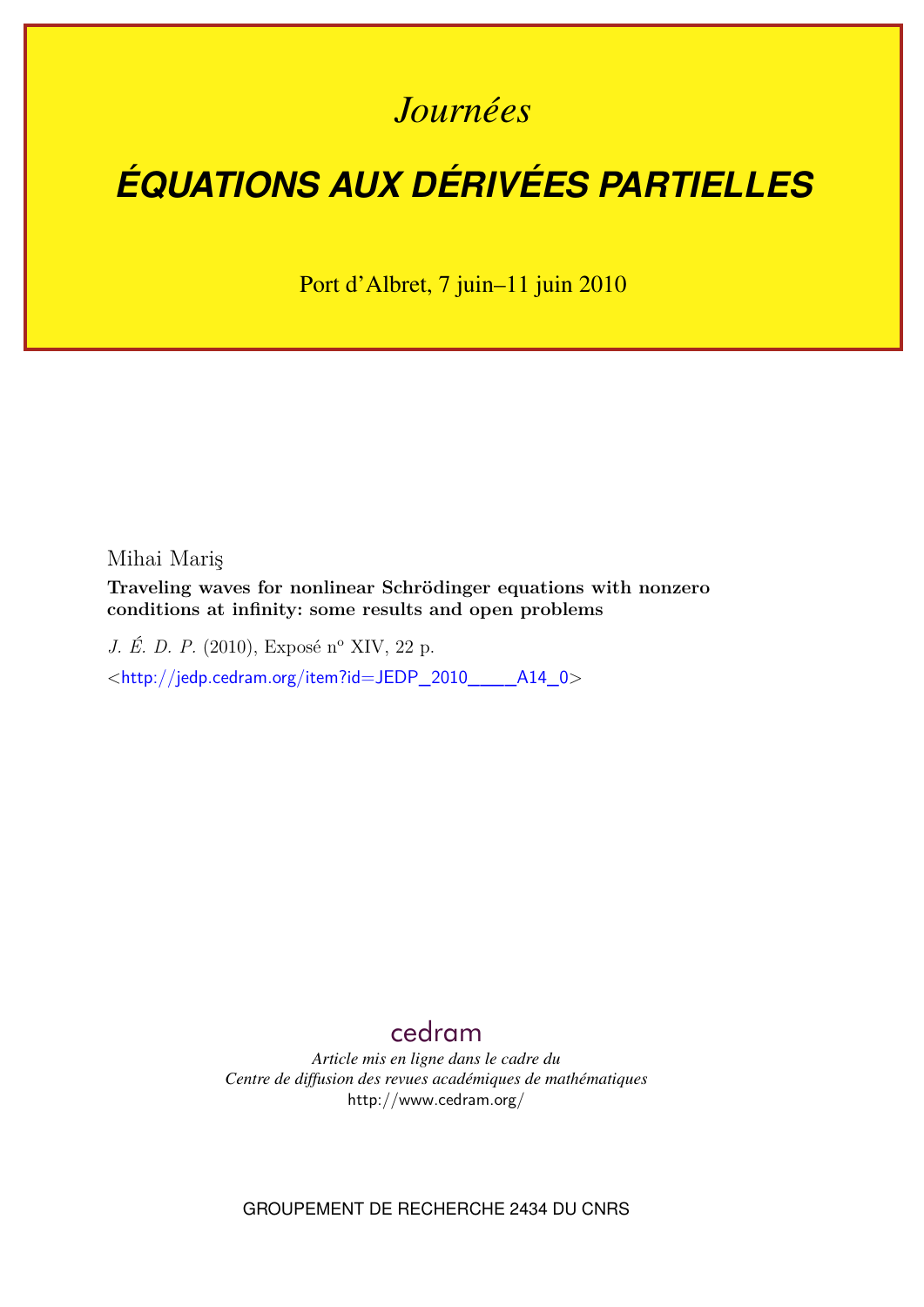<span id="page-1-0"></span>Journées *Équations aux dérivées partielles* Port d'Albret, 7 juin–11 juin 2010 GDR 2434 [\(CNRS\)](http://www.cnrs.fr)

# Traveling waves for nonlinear Schrödinger equations with nonzero conditions at infinity: some results and open problems

# Mihai Mariş

#### **Abstract**

This text is a survey of recent results on traveling waves for nonlinear Schrödinger equations with nonzero conditions at infinity. We present the existence, nonexistence and stability results and we describe the main ideas used in proofs.

## **1. Introduction**

We consider the nonlinear Schrödinger (NLS) equation

$$
i\frac{\partial \Phi}{\partial t} + \Delta \Phi + F(|\Phi|^2)\Phi = 0 \quad \text{in } \mathbf{R}^N \times \mathbf{R}, \tag{1.1}
$$

where Φ is a complex-valued function that satisfies the "boundary condition" *|*Φ*| −→*  $r_0$  as  $|x| \rightarrow \infty$ ,  $r_0$  is a positive constant and *F* is a real-valued function on **R**<sub>+</sub> satisfying  $F(r_0^2) = 0$ .

The analysis of Eq. (1.1) is an extremely active research field at the moment. This equation, with the considered non-zero conditions at infinity, is relevant in a large variety of physical problems such as superconductivity, superfluidity in Helium II, phase transitions and Bose-Einstein condensates ([\[BGMP89\]](#page-18-0), [\[BaMa88\]](#page-18-0), [\[Be08\]](#page-18-0), [\[Co98\]](#page-19-0), [\[GR74\]](#page-20-0), [\[Gro63\]](#page-20-0), [\[IoSm78\]](#page-20-0), [\[JR82\]](#page-21-0), [\[JPR86\]](#page-21-0)). In nonlinear optics, it appears in the context of dark solitons, that is, localized waves which exist on a stable continuous background ([\[KiLD98\]](#page-21-0), [\[KPS95\]](#page-21-0)). Two important particular cases of (1.1) have been extensively studied in the literature: the Gross-Pitaevskii equation (where  $F(s) = 1 - s$  and the so-called "cubic-quintic" Schrödinger equation (where  $F(s) =$  $-\alpha_1 + \alpha_3 s - \alpha_5 s^2$ ,  $\alpha_1, \alpha_3, \alpha_5$  are positive and *F* has two positive roots).

In contrast to the case of zero boundary conditions at infinity (when the dynamics associated to (1.1) is essentially governed by dispersion and scattering), the non-zero boundary condition allows a much richer dynamics and gives rise to a

*MSC 2000:* 35Q51, 35Q55, 35Q40, 35J20, 35J15, 35B65, 37K40.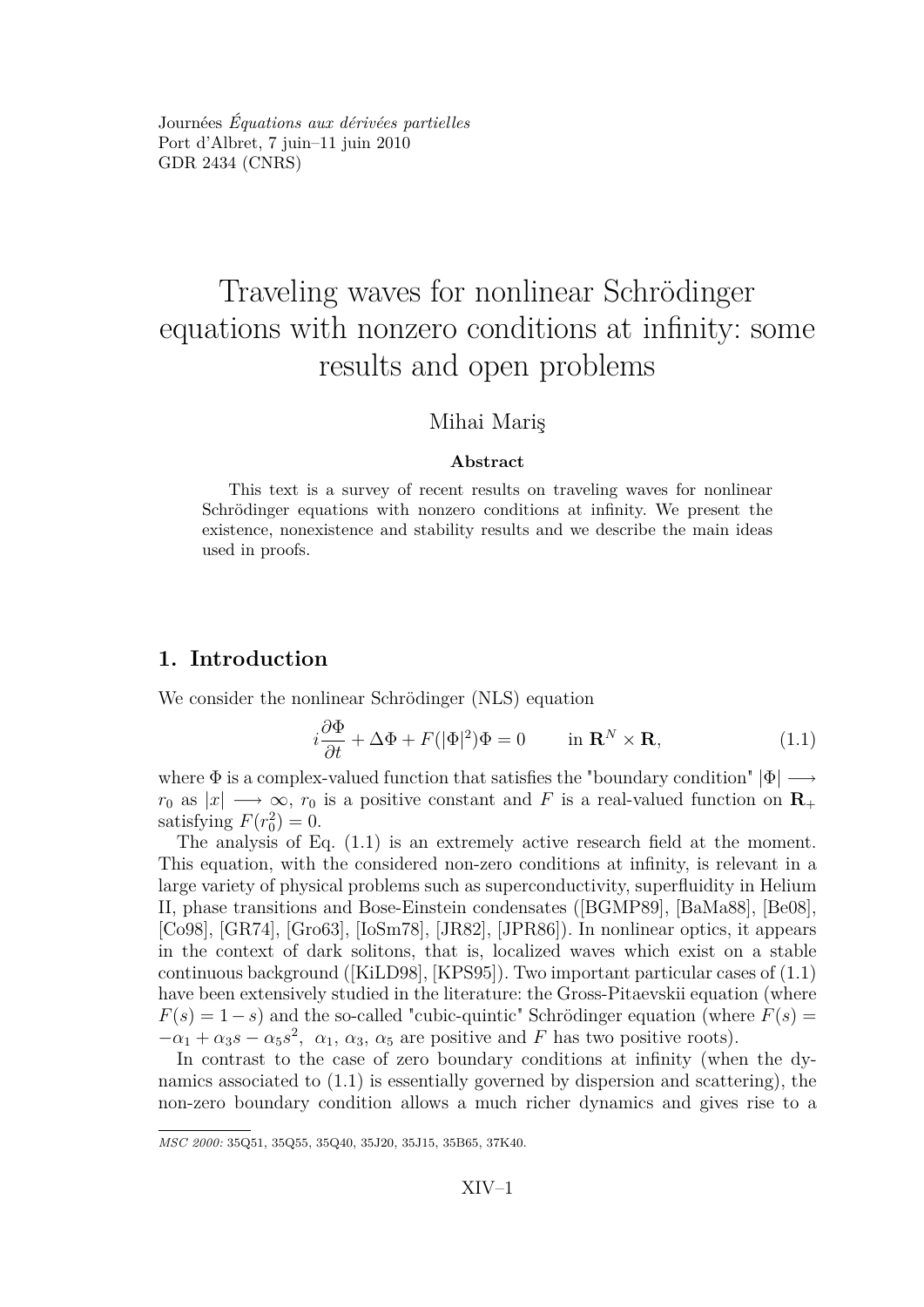<span id="page-2-0"></span>remarkable variety of special solutions, such as traveling-waves, standing waves or vortex solutions.

Using the Madelung transformation  $\Phi(x,t) = \sqrt{\rho(x,t)}e^{i\theta(x,t)}$  (which is well-defined whenever  $\Phi \neq 0$ , equation [\(1.1\)](#page-1-0) is equivalent to a system of Euler's equations for a compressible inviscid fluid of density  $\rho$  and velocity  $2\nabla\theta$ . In this context it has been shown that, if *F* is  $C^1$  near  $r_0^2$  and  $F'(r_0^2) < 0$ , the sound velocity at infinity associated to [\(1.1\)](#page-1-0) is  $v_s = r_0 \sqrt{-2F'(r_0^2)}$  (see, e.g., the introduction of [\[M08\]](#page-21-0)).

Eq. [\(1.1\)](#page-1-0) is Hamiltonian, the "energy"

$$
E(\Phi) = \int_{\mathbf{R}^N} |\nabla \Phi|^2 dx + \int_{\mathbf{R}^N} V(|\Phi|^2) dx
$$
 (1.2)

is (formally) conserved by the flow, where  $V(s) = \int^{r_0^2}$  $\int_{s}^{b} F(\tau) d\tau.$ 

Let  $a = \sqrt{-\frac{1}{2}}$  $\frac{1}{2}F'(r_0^2) > 0$ . Then the sound velocity at infinity is  $v_s = 2ar_0$  and it is easy to see that we have the Taylor expansion

$$
V(s) = a^2(s - r_0^2)^2 + o((s - r_0^2)^2) \qquad \text{as} \qquad s \longrightarrow r_0^2. \tag{1.3}
$$

Thus  $V(|\Phi|^2)$  is well approximated by  $a^2(|\Phi|^2 - r_0^2)^2$  if  $|\Phi|$  is close to  $r_0$ . Take a nondecreasing cut-off function  $\varphi \in C^{\infty}([0,\infty))$  such that  $\varphi(s) = s$  for  $s \in [0, 2r_0]$ , and  $\varphi$  is constant near infinity. The following *Ginzburg-Landau energy* is relevant in the study of  $(1.1)$ :

$$
\tilde{E}_{GL}(\Phi) = \int_{\mathbf{R}^N} |\nabla \Phi|^2 dx + a^2 \int_{\mathbf{R}^N} (\varphi(|\Phi|)^2 - r_0^2)^2 dx.
$$

The function space naturally associated to [\(1.1\)](#page-1-0) is

$$
\tilde{\mathcal{E}} = \{ \psi \in H_{loc}^1(\mathbf{R}^N) \mid \nabla \psi \in L^2(\mathbf{R}^N), \ \varphi(|\psi|)^2 - r_0^2 \in L^2(\mathbf{R}^N) \}.
$$

Another important quantity for [\(1.1\)](#page-1-0) is the *momentum*  $P(\Phi) = (P_1(\Phi), \ldots, P_N(\Phi)).$ Notice that the momentum is also (formally) conserved by the flow. A rigorous definition of the momentum will be given in Sect. 3; at the present stage we only give its formal definition,

$$
P_k(\Phi) = \int_{\mathbf{R}^N} \langle i \frac{\partial \Phi}{\partial x_k}, \Phi \rangle dx.
$$

The Cauchy problem associated to [\(1.1\)](#page-1-0) has been addressed in several papers. In [\[BS99\]](#page-19-0), global well-posedness was proved in the case of the Gross-Pitaevskii nonlinearity (that is,  $F(s) = 1 - s$ ) for initial data in the affine space  $1 + H<sup>1</sup>(\mathbf{R}^{N})$ ,  $N = 1, 2, 3$ . Later, C. Gallo studied the Schrödinger group on Zhidkov spaces  $X^k(\mathbf{R}^N) = \{u \in L^\infty(\mathbf{R}^N) \mid \nabla u \in H^{k-1}(\mathbf{R}^N)\}\$ and proved well-posedness results for [\(1.1\)](#page-1-0) in  $X^k(\mathbf{R}^N)$ , in the case of general nonlinearities, provided that *k* is large enough (see [\[Ga04\]](#page-19-0), [\[Ga06\]](#page-19-0), [\[Ga08\]](#page-19-0)). Finally, P. Gérard ([\[G06\]](#page-20-0); see also the survey paper [\[G08\]](#page-20-0)) studied the Cauchy problem for the Gross-Pitaevskii equation in the energy space  $\mathcal{E} = \{ \psi \in H_{loc}^1(\mathbf{R}^N) \mid \nabla \psi \in L^2(\mathbf{R}^N), \ |\psi|^2 - 1 \in L^2(\mathbf{R}^N) \}.$  He proved that the solutions exist and are global in time for any initial data in  $\mathcal E$  if  $N = 1, 2, 3$ . He also proved a global existence result for small initial data in  $\mathcal E$  if  $N=4$  (notice that the equation becomes critical in space dimension four, so one could not expect global existence for any initial data in that case). The same arguments should presumably work in any space dimension and for general nonlinearities provided that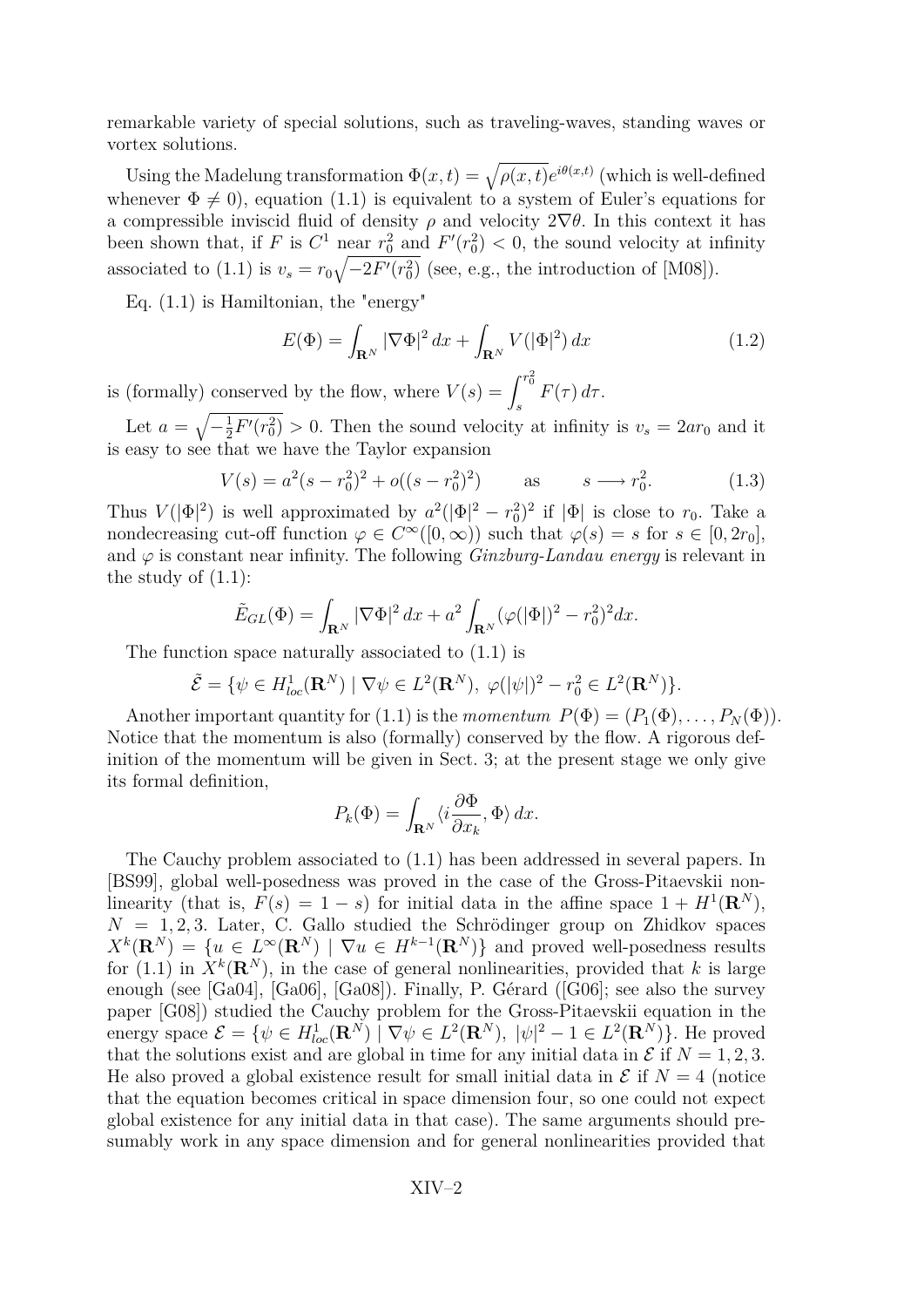<span id="page-3-0"></span>one imposes appropriate conditions on the growth of the nonlinearity *F* at infinity and works with the space  $\mathcal{\hat{E}}$  introduced above instead of  $\mathcal{E}$ .

On the other hand, Gustafson, Nakanishi and Tsai established in [\[GNT06\]](#page-20-0), [\[GNT09\]](#page-20-0) the scattering theory of small solutions to the Gross-Pitaevskii equation in space dimension three and four. In dimension two, where a scattering theory is excluded due to the existence of small energy traveling-waves, they constructed dispersive solutions with some prescribed data at infinity (see [\[GNT07\]](#page-20-0)).

In despite of these results, the long time behavoir of the solutions of Eq. [\(1.1\)](#page-1-0) remains largely unknown. The first step in understanding the long-time dynamics associated to [\(1.1\)](#page-1-0) would be to understand the special solutions (such as traveling waves, standing waves, or vortex solutions) and the behavior of those solutions which are close to the special solutions.

In a series of papers (see, e.g., [\[GR74\]](#page-20-0), [\[JR82\]](#page-21-0), [\[JPR86\]](#page-21-0), [\[BaMa88\]](#page-18-0), [\[BGMP89\]](#page-18-0), [\[PR91\]](#page-22-0), [\[PN93\]](#page-22-0), [\[KR95a\]](#page-21-0), [\[KR95b\]](#page-21-0)), particular attention has been paid to a special class of solutions of [\(1.1\)](#page-1-0), namely the traveling waves. These are solutions of the form  $\Phi(x,t) = \psi(x - cty)$ , where  $y \in S^{N-1}$  is the direction of propagation and  $c \in \mathbb{R}^*$  is the speed of the traveling wave. Without loss of generality we may assume that  $y = (1, 0, \ldots, 0)$ . The equation satisfied by the traveling wave profile  $\psi$  is then

$$
-ic\frac{\partial\psi}{\partial x_1} + \Delta\psi + F(|\psi|^2)\psi = 0 \quad \text{in } \mathbf{R}^N. \tag{1.4}
$$

We say that  $\psi$  has finite energy if  $\nabla \psi \in L^2(\mathbf{R}^N)$  and  $V(|\psi|^2) \in L^1(\mathbf{R}^N)$ . Under general assumptions it can be proved that this is equivalent to  $\tilde{E}_{GL}(\psi) < \infty$ .

Traveling waves are supposed to play an important role in the dynamics of [\(1.1\)](#page-1-0) (although this role is still not sufficiently understood). Travelling waves also model various phenomena observed in Helium II such as vortices and sound waves. In view of formal computations and numerical experiments, a list of conjectures, often referred to as *the Roberts programme,* has been formulated about the existence, the stability and the qualitative properties of traveling waves. We will try to describe below, to the best of our knowledge, the main lines of the Roberts programme and the parts of these conjectures that have already been proved.

*1. Existence and nonexistence.* It has been conjectured that finite energy traveling waves of speed *c* exist if and only if  $|c| < v_s$ , where  $v_s$  is the sound velocity at infinity.

In space dimension one, Eq. (1.4) can be integrated (almost) explicitly and in many interesting applications one can check directly that the above conjecture holds true.

In higher dimensions, the nonexistence of traveling waves with supersonic speeds  $(c > v_s)$  has been proved in [\[Gr03\]](#page-20-0) in the case of the Gross-Pitaevskii equation, respectively in [\[M08\]](#page-21-0) for more general nonlinearities.

Despite of many attempts, a rigorous proof of the existence of subsonic, finite energy traveling waves in space dimension  $N \geq 2$  has been a long lasting problem. In the particular case of the Gross-Pitaevskii (GP) equation, this problem was considered in a series of papers. In space dimension two, the existence of traveling waves for any sufficiently small speed has been proved in [\[BS99\]](#page-19-0). In space dimension *N*  $\geq$  3, the existence has been proved in [\[BOS04\]](#page-19-0) for a sequence of speeds  $c_n \longrightarrow 0$ by using constrained minimization; a similar result has been established in [\[Ch04\]](#page-19-0)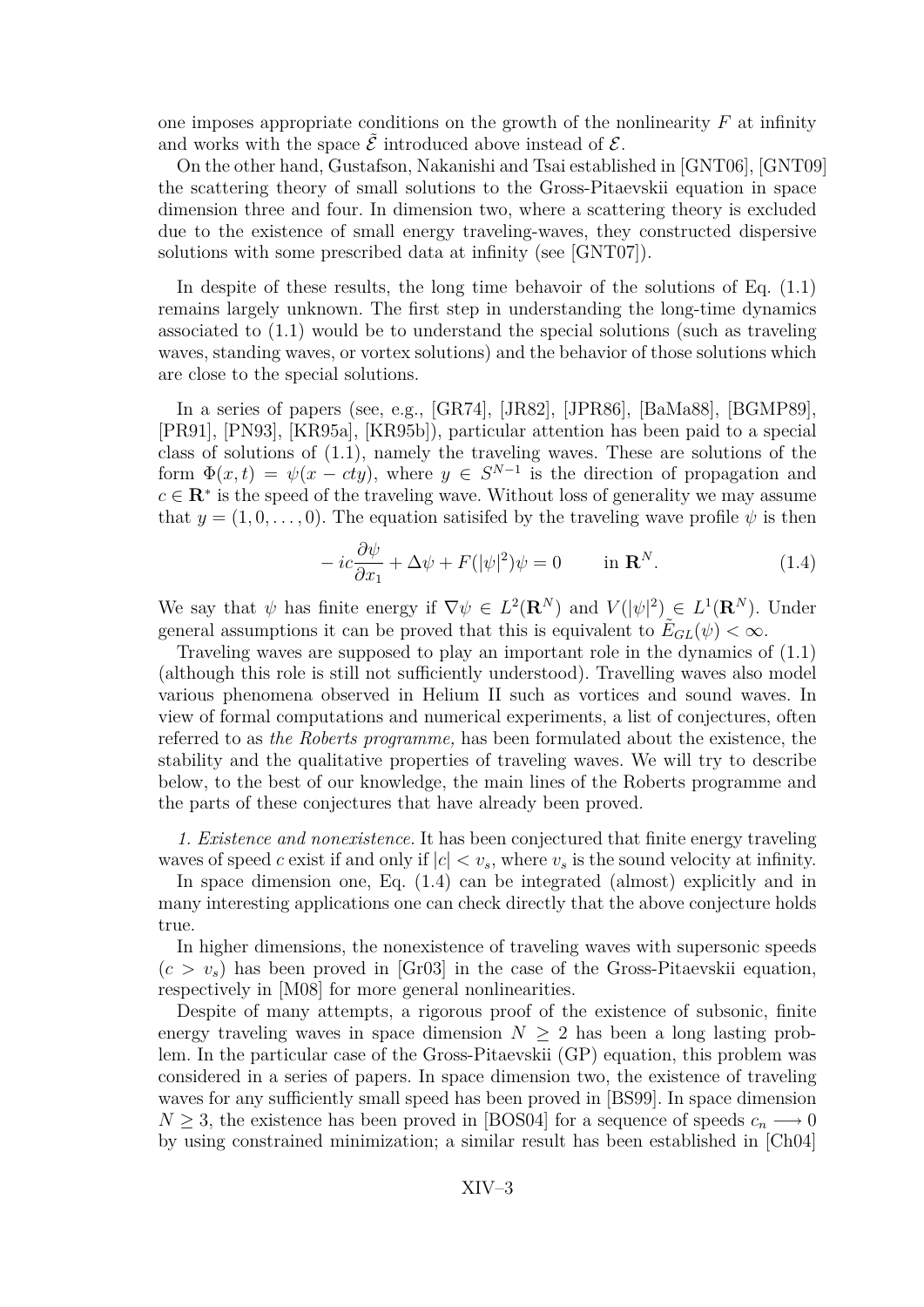for all sufficiently small speeds by using a mountain-pass argument. In a recent paper [\[BGS09\]](#page-19-0), the existence of traveling waves for (GP) has been proved in space dimension  $N = 2$  and  $N = 3$  for any speed in a set  $A \subset (0, v_s)$ . If  $N = 2$ , A contains points arbitrarily close to 0 and to  $v_s$  (although it is not clear that  $A = (0, v_s)$ ), while in dimension three we have  $A \subset (0, v_0)$ , where  $v_0 < v_s$  and 0,  $v_0$  are limit points of *A*. The traveling waves are obtained in [\[BGS09\]](#page-19-0) by minimizing the energy at fixed momentum (see section 3 for the definition of the momentum) and the propagation speed is the Lagrange multiplier associated to minimizers. In the case of cubic-quintic type nonlinearities, it has been proved in [\[M02\]](#page-21-0) that traveling waves exist for any sufficiently small speed if  $N \geq 4$ . Notice that even for very specific nonlinearities, none of the previous results covers the whole range  $(0, v_s)$  of possible speeds. In dimension  $N \geq 3$ , the existence of traveling waves for any subsonic speed and under general assumptions on the nonlinearity *F* has been obtained in [\[M09b\]](#page-21-0) (the proof is presented is section 3 below). In dimension two the problem is still open, although some progress has been made ([\[CM10\]](#page-19-0)).

2. Uniqueness. In dimension  $N \geq 2$ , traveling wave solutions to [\(1.1\)](#page-1-0) are not expected to be unique (up to the invariances of the equation). However, it has been conjectured thet those traveling waves that minimize the energy at fixed momentum are unique up to the invariances of the equation. No rigorous result has been obtained in that direction.

#### *3. Qualitative properties.*

The regularity of traveling waves has been proved in [\[Fa03\]](#page-19-0) and [\[M08\]](#page-21-0).

All traveling waves found up to now are axially symmetric.

The asymptotic behavior of traveling waves as *|x| −→ ∞* has been accurately described by the physicists in the seventies by using formal computations. More recently, this behavior has been rigorously established in a series of works by P. Gravejat (see [\[Gr04a\]](#page-20-0), [\[Gr04b\]](#page-20-0) , [\[Gr05\]](#page-20-0) [\[Gr06\]](#page-20-0)) in the case of the Gross-Pitaevskii equation. Probably his proofs can be adapted to more general nonlinearities.

The fact that traveling waves do or do not present vortices should depend both on their speed and on the nonlinearity in the equation. For Gross-Pitaevskii-type nonlinearities, numerical experiments suggest that there is a critical speed *v<sup>c</sup> <*  $v<sub>s</sub>$  such that travelling-waves of speed less than  $v<sub>c</sub>$  should present vortices, while traveling waves moving faster than *v<sup>c</sup>* should not have vortices. For cubic-quintic nonlinearities, all traveling-waves should not have vortices. As far as we know, no rigorous result has been obtained in this direction. It is very likely that traveling waves moving with small speeds have vortices if  $(1.1)$  does not admit finite energy stationary solutions.

4. Transsonic limit. Let  $(\psi_{c_n})$  be a sequence of finite energy traveling waves for [\(1.1\)](#page-1-0), where  $c_n \longrightarrow v_s$ . It has been conjectured that, after a suitable anisotropic rescaling and up to a subsequence, the functions  $r_0^2 - |\psi_{c_n}|^2$  and the phases of  $\psi_{c_n}$ should tend to solitary waves of the Korteweg-de Vries equation in one dimension, respectively to the solitary waves of the Kadomtsev-Petviashvili I equation in dimensions two and three. In the case of the Gross-Pitaevskii nonlinearity, this has been proved in [\[BGSS09\]](#page-19-0) in dimension one, respectively in [\[BGS08\]](#page-19-0) in dimension two for those solutions that minimize the energy at fixed momentum. All other cases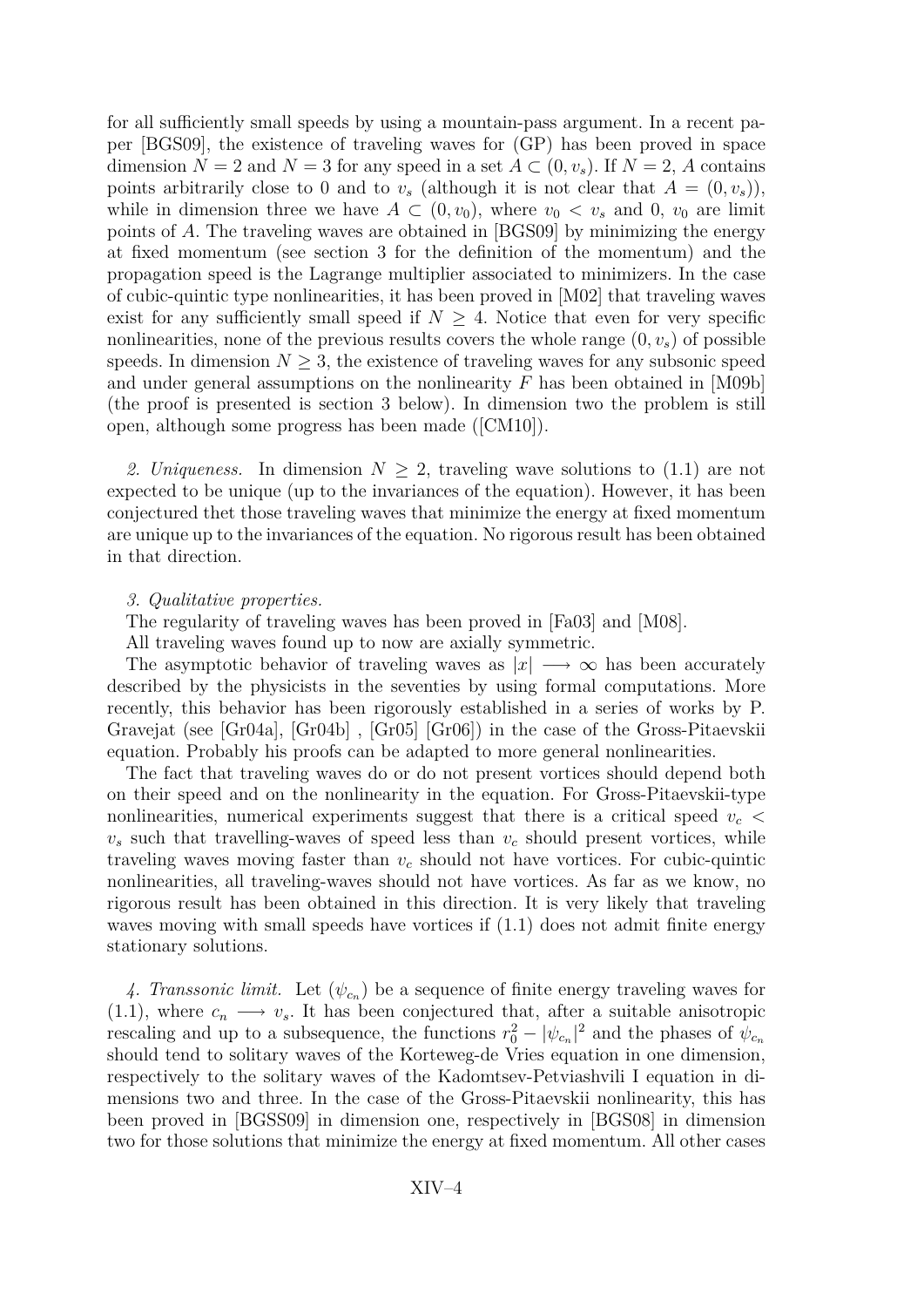<span id="page-5-0"></span>are still unknown (a major difficulty in proving this convergence seems to be the obtention of good estimates on the energy of traveling waves).

*5. Stability.* In one dimension, the orbital stability (or instability) of traveling waves has been proved in [\[Lin02\]](#page-21-0) for cubic-quintic nonlinearities, respectively in [\[BGSS08\]](#page-19-0) and [\[GZ08\]](#page-20-0) for the Gross-Pitaevskii nonlinearity. Even in one dimension, no asymptotic stability result seems to be available.

The orbital stability of the set of traveling waves that minimize the energy at fixed momentum is proved in [\[CM10\]](#page-19-0) in any dimension  $N \geq 2$  and for general nonlinearities, under the assumption that the potential *V* is nonnegative.

In the next section we present the proof of the nonexistence of supersonic traveling waves. Section 3 is devoted to the proof of existence of such solutions for any subsonic speed in the case  $N \geq 3$ . Other recent existence results are described in the last section.

# **2. Nonexistence of supersonic traveling waves**

Using a new and quite unexpected integral identity, P. Gravejat proved in [\[Gr03\]](#page-20-0) the nonexistence of supersonic traveling waves with finite energy in the particular case of the Gross-Pitaevskii equation. He also proved in [\[Gr04b\]](#page-20-0) the nonexistence of sonic traveling waves in space dimension 2. Simplifying his arguments, in [\[M08\]](#page-21-0) we were able to generalize his integral identity and to prove that the nonexistence of finite energy supersonic traveling waves is a general phenomenon, which holds true for a large class of equations of the form [\(1.1\)](#page-1-0) (including the Gross-Pitaevskii and cubicquintic cases) as well as for systems of equations of this type. The nonexistence of finite energy sonic traveling waves in dimension two, as well as in dimension  $N \geq 3$ under the additional assumption that their phase is integrable on the exterior of a large ball, is also proved in [\[M08\]](#page-21-0).

In the sequel we sketch the nonexistence proof. Throughout this section we suppose that the following assumptions are satisfied:

**C1.** The function *F* is continuous on  $[0, \infty)$ ,  $C^1$  in a neighborhood of  $r_0^2$ ,  $F(r_0^2) = 0$ and  $F'(r_0^2) < 0$ .

**C2.** There exist  $C, \alpha > 0$  such that for *s* sufficiently large we have  $F(s) \leq -Cs^{\alpha}$ .

The next result gives the regularity properties of finite energy traveling waves.

**Proposition 2.1.** *Assume that conditions* **C1** *and* **C2** *are satisfied. Let ψ be a finite energy solution of [\(1.4\)](#page-3-0). Then:*

*i)* We have  $\psi \in L^{\infty} \cap W_{loc}^{2,p}(\mathbf{R}^{N})$  for any  $p \in [1, \infty)$ .

*ii)* We have  $\nabla \psi \in W^{1,p}(\mathbf{R}^N)$  for any  $p \in [2,\infty)$  and there exists  $R_* > 0$  such that  $\psi$  admits a lifting  $\psi = \rho e^{i\theta}$  on  $\mathbf{R}^N \setminus B(0, R_*)$ , where  $\rho, \theta \in W_{loc}^{2,p}(\mathbf{R}^N)$ ,  $p \in [1, \infty)$ . *iii)* Moreover, if  $F \in C^k([0,\infty))$ , then  $\psi \in W_{loc}^{k+2,p}(\mathbf{R}^N)$  for any  $p \in [1,\infty)$ .

Notice that the classical bootstrap argument (which consists in using the equation, standard elliptic estimates and Sobolev embeddings in oder to successively improve the regularity of the solution) could not work because in most applications the nonlinearity *F* is critical or supercritical. We use a method developed by A. Farina in [\[Fa98,](#page-19-0) [Fa03\]](#page-19-0) for Ginzburg-Landau systems (and which is based on Kato's inequality,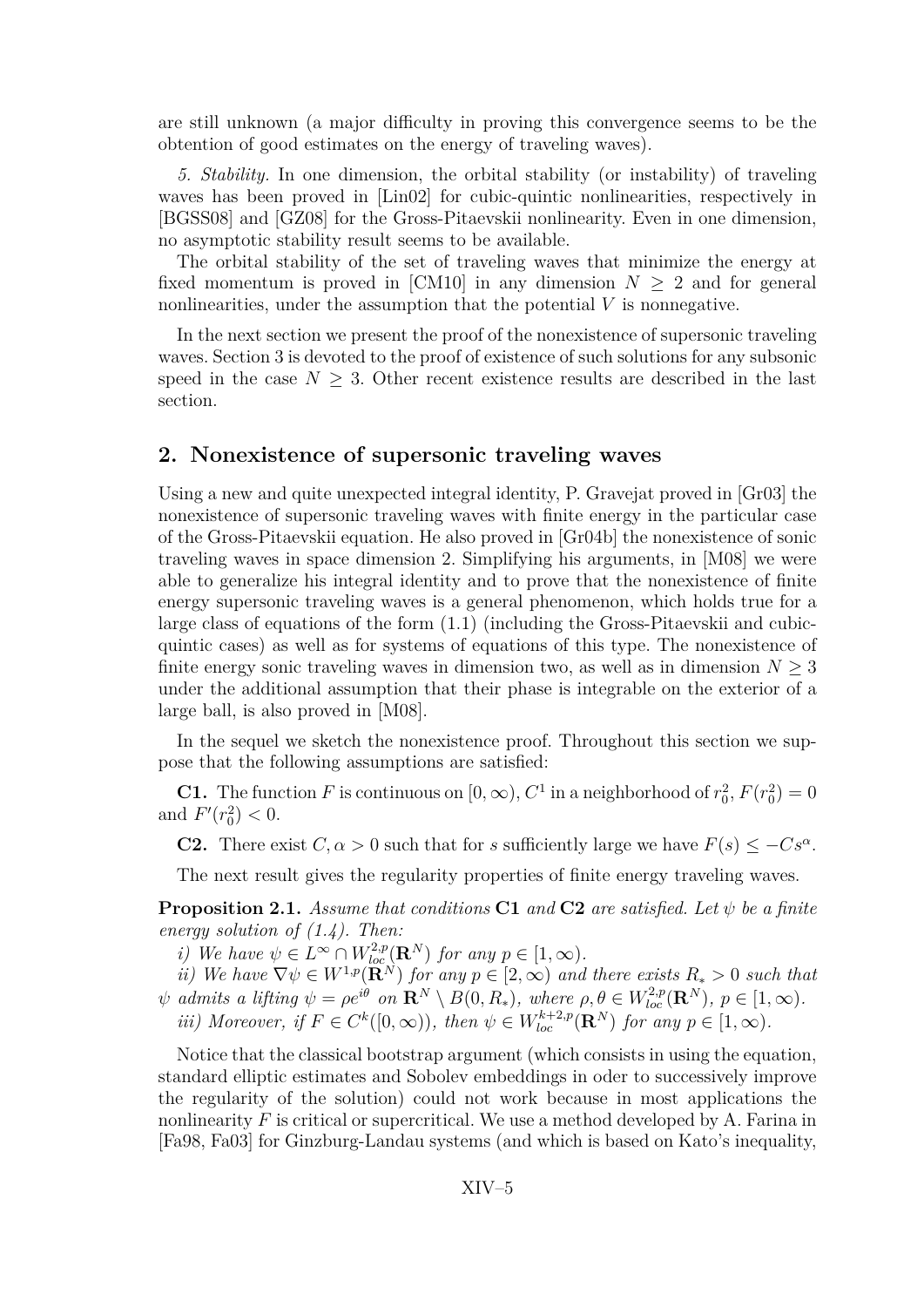<span id="page-6-0"></span>see [\[Ka72\]](#page-21-0)) to prove that finite energy travelling waves are in  $L^{\infty}(\mathbf{R}^{N})$ . Then the standard elliptic regularity theory can be used to complete the proof fo Proposition [2.1.](#page-5-0)

At least formally, the solutions of [\(1.4\)](#page-3-0) are critical points of the functional  $\tilde{E}_c(\psi)$  =  $E(\psi) + c\tilde{Q}(\psi)$ , where *E* is given by [\(1.2\)](#page-2-0) and  $\tilde{Q}$  is the "momentum" with respect to the  $x_1$  direction (a precise definition will be given later; for the moment,  $\tilde{Q}$  is just a functional whose derivative  $\tilde{Q}'$  satisfies  $\tilde{Q}'(\phi) = 2i\phi_{x_1}$  for any  $\phi$ .) This variational characterization enables us to prove Pohozaev identities:

**Proposition 2.2.** Let  $\psi$  be a finite energy solution of [\(1.4\)](#page-3-0). Then  $\psi$  satisfies

$$
-\int_{\mathbf{R}^N} \left| \frac{\partial \psi}{\partial x_1} \right|^2 dx + \int_{\mathbf{R}^N} \sum_{j=2}^N \left| \frac{\partial \psi}{\partial x_j} \right|^2 dx + \int_{\mathbf{R}^N} V(|\psi|^2) dx = 0 \quad and \quad (2.1)
$$

$$
\int_{\mathbf{R}^N} \left| \frac{\partial \psi}{\partial x_1} \right|^2 + \frac{N-3}{N-1} \sum_{k=2}^N \left| \frac{\partial \psi}{\partial x_k} \right|^2 dx + \int_{\mathbf{R}^N} V(|\psi|^2) dx + c \tilde{Q}(\psi) = 0.
$$
 (2.2)

The Pohozaev identities are a consequence of the behavior of  $\tilde{E}_c$  with respect to dilations in  $\mathbb{R}^N$ . Given a function *v* defined on  $\mathbb{R}^N$ , we will use the notation

$$
v_{\lambda,\sigma}(x) = v\left(\frac{x_1}{\lambda}, \frac{x'}{\sigma}\right), \text{ where } x' = (x_2, \dots, x_N). \tag{2.3}
$$

If  $\psi$  is a critical point of  $\tilde{E}_c$ , we should have  $\frac{d}{d\lambda}\Big|_{\lambda=1}$  $\tilde{E}_c(\psi_{\lambda,1}) = 0$  and  $\frac{d}{d\sigma}\Big|_{\sigma=1}$  $\tilde{E}_c(\psi_{1,\sigma}) =$ 0; these identities are precisely (2.1) and (2.2), respectively. Of course, this argument is purely formal because, in general,  $\frac{d}{d\lambda}\Big|_{\lambda=1}$  $(\psi_{\lambda,1}) = -x_1 \frac{\partial \psi}{\partial x_1}$  $\frac{\partial \psi}{\partial x_1}$  et  $\frac{d}{d\sigma}\Big|_{\sigma=1}$  $(\psi_{1,\sigma}) =$  $-\sum_{j=2}^{N} x_j \frac{\partial \psi}{\partial x_j}$  $\frac{\partial \psi}{\partial x_j}$  do not belong to the function space on which  $\tilde{E}'_c(\psi)$  is defined.

In order to prove (2.1) and (2.2) rigorously, we multiply [\(1.4\)](#page-3-0) by  $\chi\left(\frac{x}{n}\right)$ *n*  $\int x_j \frac{\partial \psi}{\partial x_j}$  $\frac{\partial \psi}{\partial x_j}$ where  $\chi \in C_c^{\infty}(\mathbf{R}^N)$  is a cut-off function that equals 1 in a neighborhood of the origin, we perform some integrations by parts, then we pass to the limit as *n −→ ∞*. To justify the integration by parts, one needs some smoothness for *ψ*. The regularity provided by Proposition [2.1](#page-5-0) ( $\psi \in L^{\infty} \cap W_{loc}^{2,p}(\mathbf{R}^N)$  and  $\nabla \psi \in W^{1,p}(\mathbf{R}^N)$ for  $p \in [2, \infty)$ ) is enough to get Pohozaev identities.

**Theorem 2.3.** *Suppose that*  $c^2 > v_s^2$  *and*  $\psi$  *is a finite energy solution of [\(1.4\)](#page-3-0). Then ψ satisfies the identity*

$$
\int_{\mathbf{R}^N} |\nabla \psi|^2 - F(|\psi|^2)|\psi|^2 - \frac{v_s^2}{2}(|\psi|^2 - r_0^2) dx + c \left(1 - \frac{v_s^2}{c^2}\right) \tilde{Q}(\psi) = 0. \tag{2.4}
$$

*Proof.* Let  $\psi_1 = \text{Re}(\psi)$ ,  $\psi_2 = \text{Im}(\psi)$ . Eq. [\(1.4\)](#page-3-0) is equivalent to the system

$$
c\frac{\partial \psi_2}{\partial x_1} + \Delta \psi_1 + F(|\psi|^2)\psi_1 = 0 \quad \text{and} \quad (2.5)
$$

$$
-c\frac{\partial \psi_1}{\partial x_1} + \Delta \psi_2 + F(|\psi|^2)\psi_2 = 0.
$$
\n
$$
(2.6)
$$

We multiply (2.5) by  $\psi_2$  and (2.6) by  $-\psi_1$ , then we add the resulting equalities to obtain

$$
\frac{c}{2}\frac{\partial}{\partial x_1}(|\psi|^2 - r_0^2) = \operatorname{div}(\psi_1 \nabla \psi_2 - \psi_2 \nabla \psi_1). \tag{2.7}
$$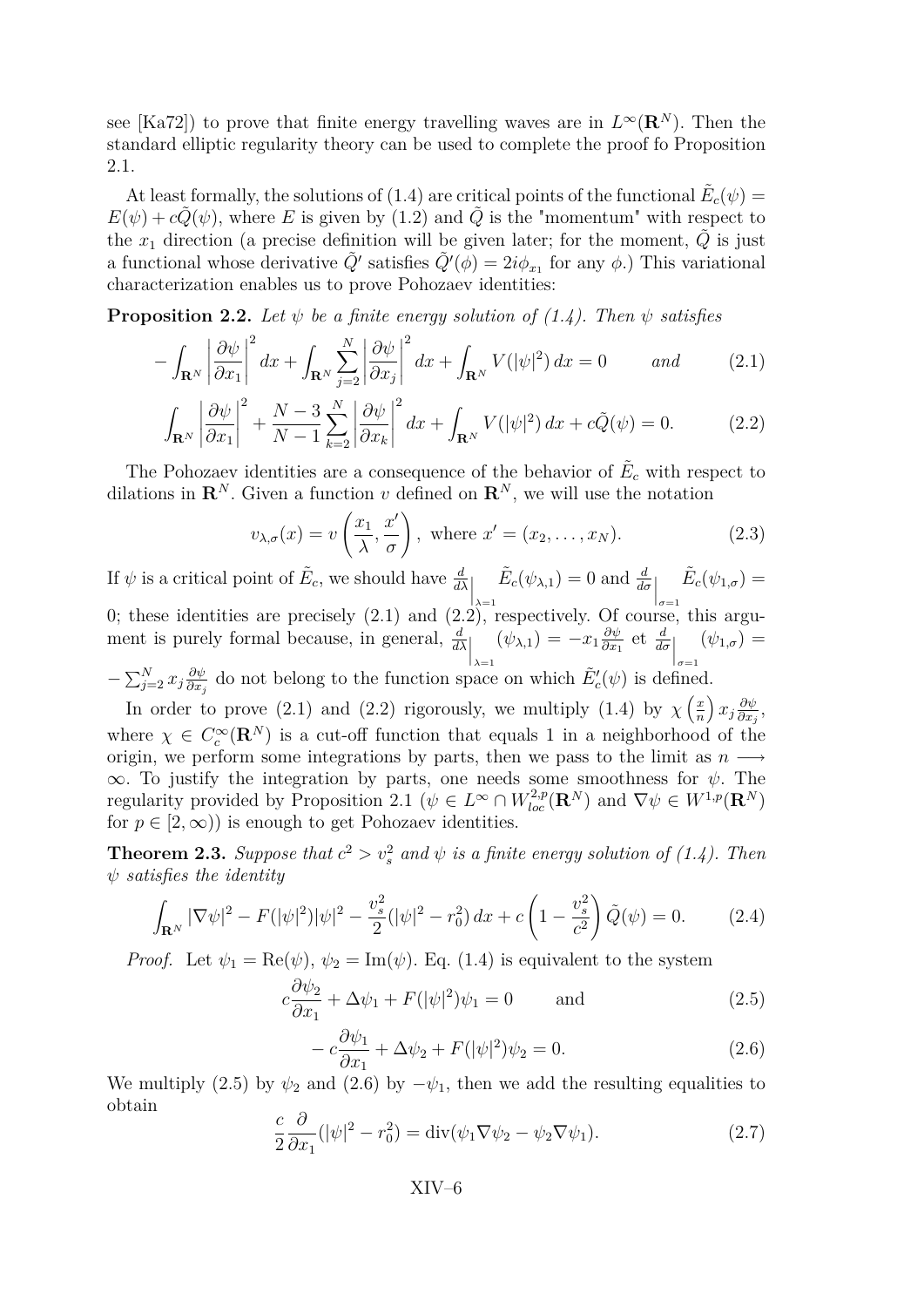<span id="page-7-0"></span>Multiplying [\(2.5\)](#page-6-0) by  $\psi_1$  and [\(2.6\)](#page-6-0) by  $\psi_2$ , then summing up the resulting equalities we get

$$
|\nabla \psi_1|^2 + |\nabla \psi_2|^2 - F(|\psi|^2)|\psi|^2 - c(\psi_1 \frac{\partial \psi_2}{\partial x_1} - \psi_2 \frac{\partial \psi_1}{\partial x_1}) = \frac{1}{2}\Delta(|\psi|^2 - r_0^2). \tag{2.8}
$$

Let  $R_*$  be as in Proposition [2.1](#page-5-0) (ii) so that  $\psi$  has a lifting  $\psi = \rho e^{i\theta}$  on  $\mathbb{R}^N \setminus \mathbb{R}$ *B*(0*, R*<sub>*\**</sub>). Let  $\chi \in C^{\infty}(\mathbb{R}^N)$  be a cut-off function such that  $\chi = 0$  on  $B(0, 2R_*)$  and  $\chi = 1$  on  $\mathbf{R}^N \setminus B(0, 3R_*)$ . Denote  $G_j = \psi_1 \frac{\partial \psi_2}{\partial x_i}$  $\frac{\partial \psi_2}{\partial x_j} - \psi_2 \frac{\partial \psi_1}{\partial x_j}$  $\frac{\partial \psi_1}{\partial x_j} - r_0^2 \frac{\partial}{\partial x_j}$  $\frac{\partial}{\partial x_j}(\chi\theta), \quad j=1,\ldots,N.$ One can prove that  $G_j \in L^1 \cap L^\infty(\mathbf{R}^N)$  and the momentum  $\tilde{Q}(\psi)$  with respect to the de  $x_1$  direction is given by

$$
\tilde{Q}(\psi) = -\int_{\mathbf{R}^N} \psi_1 \frac{\partial \psi_2}{\partial x_1} - \psi_2 \frac{\partial \psi_1}{\partial x_1} - r_0^2 \frac{\partial}{\partial x_1} (\chi \theta) dx = -\int_{\mathbf{R}^N} G_1 dx.
$$

From  $(2.7)$  and  $(2.8)$  we infer that

$$
\frac{c}{2}\frac{\partial}{\partial x_1}(|\psi|^2 - r_0^2) = \operatorname{div}(\psi_1 \nabla \psi_2 - \psi_2 \nabla \psi_1 - r_0^2 \nabla (\chi \theta)) + r_0^2 \Delta(\chi \theta),\tag{2.9}
$$

respectively

$$
\frac{1}{2}\Delta(|\psi|^2 - r_0^2) - \frac{v_s^2}{2}(|\psi|^2 - r_0^2)
$$
\n
$$
= |\nabla \psi_1|^2 + |\nabla \psi_2|^2 - F(|\psi|^2)|\psi|^2 - \frac{v_s^2}{2}(|\psi|^2 - r_0^2)
$$
\n
$$
-c\left(\psi_1 \frac{\partial \psi_2}{\partial x_1} - \psi_2 \frac{\partial \psi_1}{\partial x_1} - r_0^2 \frac{\partial}{\partial x_1}(\chi \theta)\right) - cr_0^2 \frac{\partial}{\partial x_1}(\chi \theta).
$$
\n(2.10)

Let

$$
H = |\nabla \psi_1|^2 + |\nabla \psi_2|^2 - F(|\psi|^2)|\psi|^2 - \frac{v_s^2}{2}(|\psi|^2 - r_0^2) - c\left(\psi_1 \frac{\partial \psi_2}{\partial x_1} - \psi_2 \frac{\partial \psi_1}{\partial x_1} - r_0^2 \frac{\partial}{\partial x_1}(\chi \theta)\right).
$$

Take the derivative with respect to  $x_1$  of  $(2.9)$  and multiply it by  $c$ , then take the Laplacian of (2.10). Summing up the resulting equalities we find

$$
\frac{1}{2}\left(\Delta^2 - v_s^2 \Delta + c^2 \frac{\partial^2}{\partial x_1^2}\right)(|\psi|^2 - r_0^2) = \Delta H + c \frac{\partial}{\partial x_1}(\text{div}(G)).\tag{2.11}
$$

Taking the Fourier transform of (2.11) we obtain

$$
\frac{1}{2}\left(|\xi|^4 + v_s^2|\xi|^2 - c^2\xi_1^2\right)\mathcal{F}(|\psi|^2 - r_0^2) = -|\xi|^2\widehat{H} - c\sum_{k=1}^N\xi_1\xi_k\widehat{G}_k. \tag{2.12}
$$

Let  $\Gamma = \{ \xi \in \mathbf{R}^N \mid |\xi|^4 + v_s^2 |\xi|^2 - c^2 \xi_1^2 = 0 \}.$  If  $c^2 \le v_s^2$ , then  $\Gamma = \{0\}.$  In the case  $c^2 > v_s^2$ ,  $\Gamma$  is a nontrivial submanifold of  $\mathbb{R}^N$  and using (2.12) we get

$$
|\xi|^2 \widehat{H}(\xi) + c \sum_{k=1}^N \xi_1 \xi_k \widehat{G}_k(\xi) = 0 \qquad \text{for any } \xi \in \Gamma. \tag{2.13}
$$

It is obvious that  $\Gamma = \{(\xi_1, \xi') \in \mathbf{R} \times \mathbf{R}^{N-1} \mid |\xi'|^2 = \frac{1}{2}$  $\frac{1}{2}(-v_s^2 - 2\xi_1^2 +$  $\sqrt{v_s^4 + 4c^2 \xi_1^2}$ }*.* Let  $f(t) = \sqrt{\frac{1}{2}}$ 2  $\left(-v_s^2 - 2t^2 + \sqrt{v_s^4 + 4c^2t^2}\right)$ . The function *f* is well defined on  $[-\sqrt{c^2 - v_s^2}, \sqrt{c^2 - v_s^2}]$ , we have  $f(0) = 0$  and  $\lim_{t \to 0}$  $f^2(t)$  $\frac{c^2(t)}{t^2} = -1 + \frac{c^2}{v_s^2}$  $\frac{c^2}{v_s^2}$ . For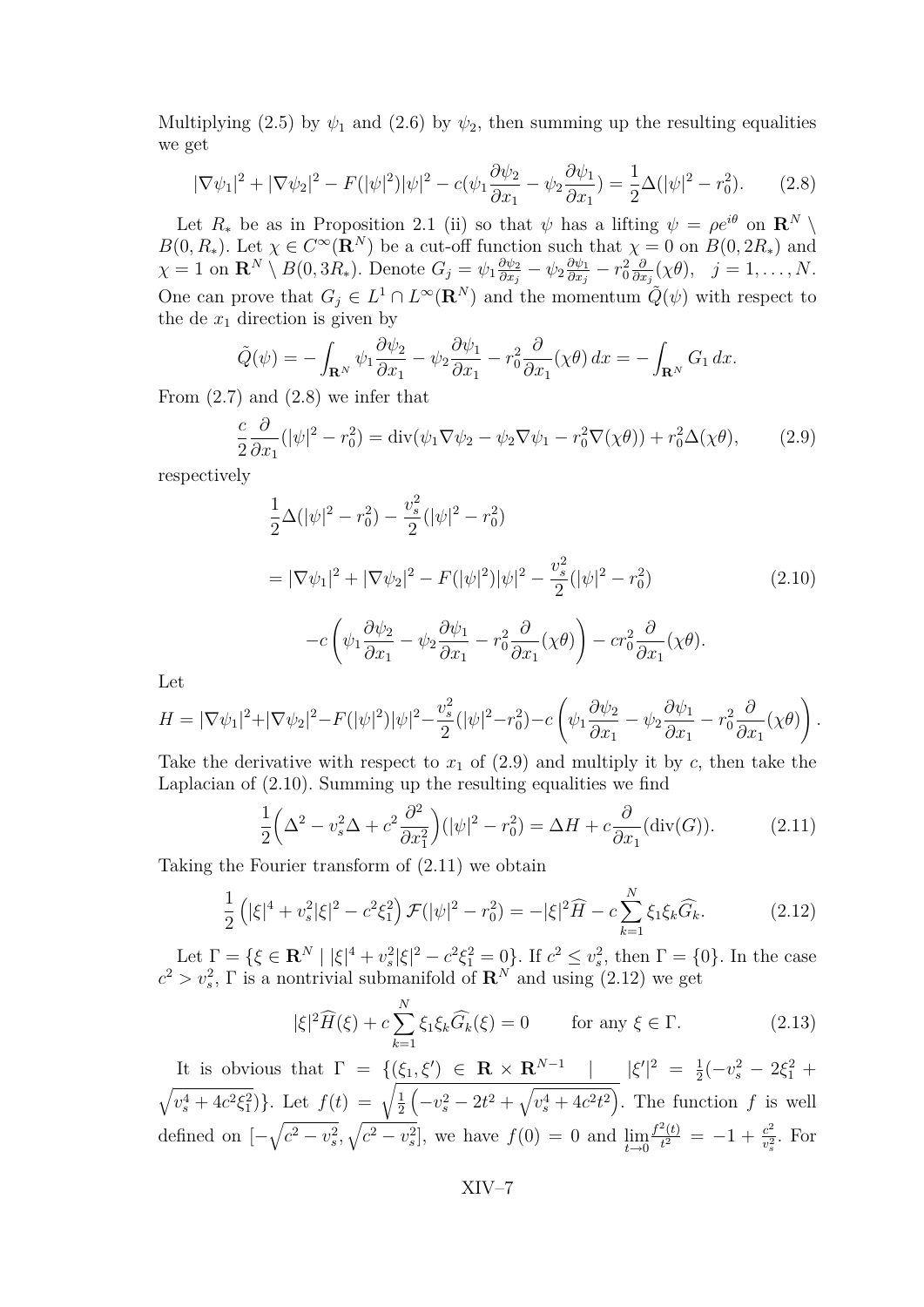$j \in \{2,\ldots,N\}$  and  $t \in (0,\sqrt{c^2-v_s^2}]$ , let  $\xi(t) = (t,0,\ldots,0,f(t),0,\ldots,0)$  and  $\tilde{\xi}(t) = (t, 0, \ldots, 0, -f(t), 0, \ldots, 0)$ , where  $f(t)$  and  $-f(t)$ , respectively, stand at the *j*<sup>th</sup> place. It is clear that *ξ*(*t*)*,*  $\tilde{ξ}(t) ∈ Γ$ . From [\(2.13\)](#page-7-0) we obtain

$$
(t2 + f2(t))\widehat{H}(\xi(t)) + ct2\widehat{G}_1(\xi(t)) + ctf(t)\widehat{G}_j(\xi(t)) = 0, \quad \text{and} \quad (2.14)
$$

$$
(t^{2} + f^{2}(t))\widehat{H}(\tilde{\xi}(t)) + ct^{2}\widehat{G}_{1}(\tilde{\xi}(t)) - ctf(t)\widehat{G}_{j}(\tilde{\xi}(t)) = 0.
$$
\n(2.15)

We multiply (2.14) and (2.15) by  $\frac{1}{t^2}$ , then take the limit as  $t \downarrow 0$  to get

$$
\frac{c^2}{v_s^2} \widehat{H}(0) + c \widehat{G}_1(0) + c \sqrt{-1 + \frac{c^2}{v_s^2}} \widehat{G}_j(0) = 0, \text{ respectively}
$$
 (2.16)

$$
\frac{c^2}{v_s^2} \widehat{H}(0) + c \widehat{G}_1(0) - c \sqrt{-1 + \frac{c^2}{v_s^2}} \widehat{G}_j(0) = 0.
$$
 (2.17)

From (2.16) and (2.17) we find  $\frac{c^2}{n^2}$  $\frac{c^2}{v_s^2}H(0) + cG_1(0) = 0$ , and this equality is precisely  $(2.4)$ .

**Theorem 2.4.** *Let*  $N \geq 2$ *. Assume that the conditions (C1) and (C2) hold,*  $c^2 > v_s^2$ *and, moreover, there exists*  $\alpha \in \left[ -1 + \frac{N-3}{N-1} (1 - \frac{v_s^2}{c^2}), \frac{v_s^2}{c^2} \right]$  such that

$$
sF(s) + \frac{v_s^2}{2}(s - r_0^2) + \left(1 - \alpha - \frac{v_s^2}{c^2}\right)V(s) \le 0 \qquad \text{for } s \ge 0.
$$

*Let*  $\psi$  *be a finite energy traveling wave of [\(1.1\)](#page-1-0) moving with velocity c. Then*  $\psi$  *is constant.*

*Proof.* Multiply [\(2.2\)](#page-6-0) by  $1 - \frac{v_s^2}{c^2}$  and subtract the resulting equality from [\(2.4\)](#page-6-0) to get

$$
\int_{\mathbf{R}^N} \frac{v_s^2}{c^2} \left| \frac{\partial \psi}{\partial x_1} \right|^2 + \left( 1 - (1 - \frac{v_s^2}{c^2}) \frac{N - 3}{N - 1} \right) \sum_{k=2}^N \left| \frac{\partial \psi}{\partial x_k} \right|^2 dx
$$
\n
$$
- \int_{\mathbf{R}^N} F(|\psi|^2) |\psi|^2 + \frac{v_s^2}{2} (|\psi|^2 - r_0^2) + \left( 1 - \frac{v_s^2}{c^2} \right) V(|\psi|^2) dx = 0.
$$
\n(2.18)

Let  $\alpha$  be as in Theorem 2.4. Multiply [\(2.1\)](#page-6-0) by  $\alpha$  and take the sum of the resulting equality and of (2.18) to get

$$
\int_{\mathbf{R}^N} \left(\frac{v_s^2}{c^2} - \alpha\right) \left|\frac{\partial \psi}{\partial x_1}\right|^2 + \left(\alpha + 1 - \left(1 - \frac{v_s^2}{c^2}\right) \frac{N - 3}{N - 1}\right) \sum_{k=2}^N \left|\frac{\partial \psi}{\partial x_k}\right|^2 dx
$$
\n
$$
= \int_{\mathbf{R}^N} F(|\psi|^2) |\psi|^2 + \frac{v_s^2}{2} (|\psi|^2 - r_0^2) + (1 - \alpha - \frac{v_s^2}{c^2}) V(|\psi|^2) dx.
$$
\n(2.19)

It is easily seen that the right hand side of  $(2.19)$  is nonpositive, while the coefficients on the left hand side are nonnegative and at least one is positive. Since  $\nabla \psi \in$  $L^2(\mathbf{R}^N)$ , we infer that  $\psi$  is constant.

Notice that the assumptions of Theorem 2.4 are satisfied in the case  $F(s) = 1 - s$ as well as in the case  $F(s) = -\alpha_1 + \alpha_3 s - \alpha_5 s^2$ , where  $\alpha_i > 0$  and *F* has two positive roots. Hence the conclusion of Theorem 2.4 holds as well for the Gross-Pitaevskii equation and for the cubic-quintic NLS.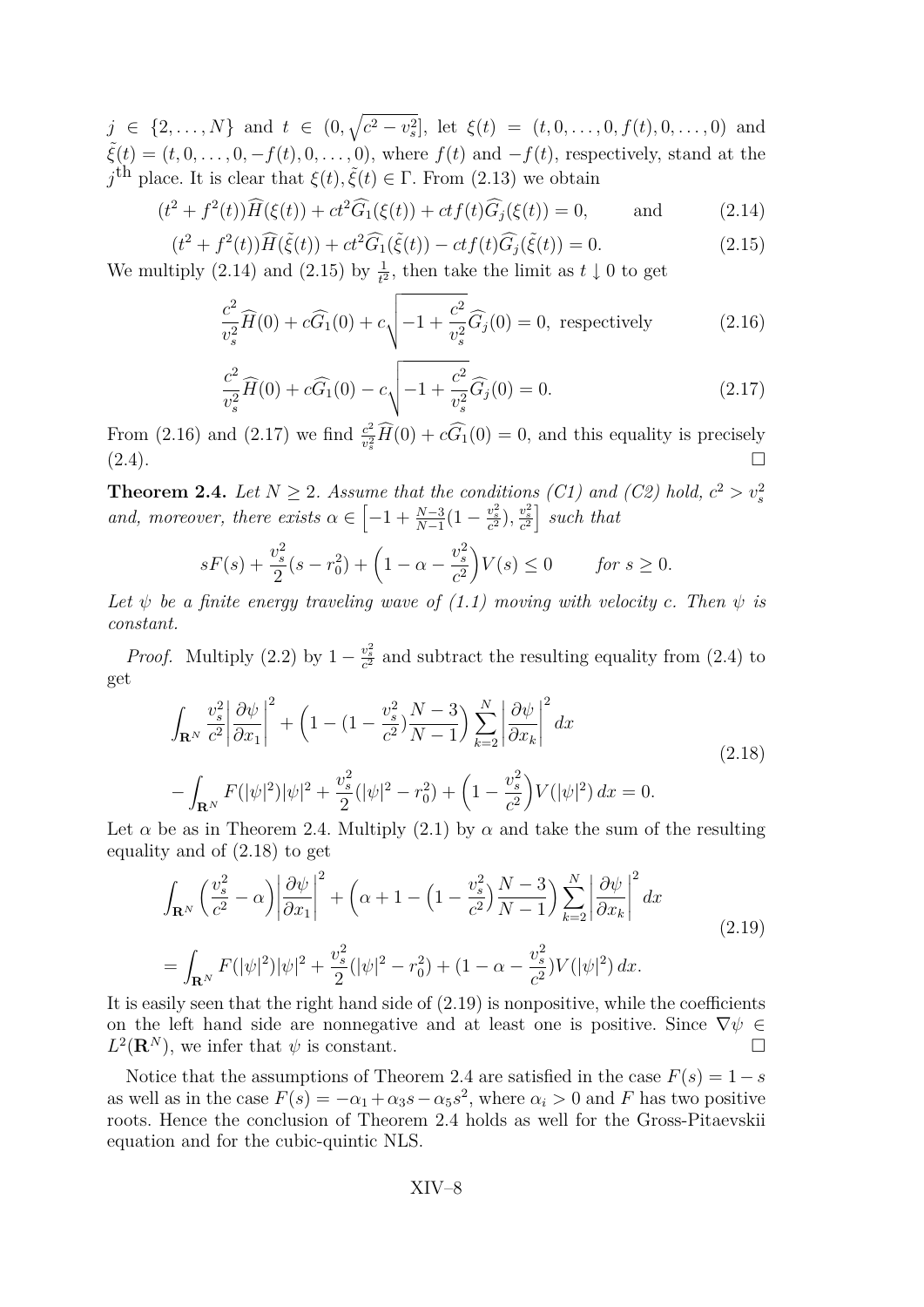# <span id="page-9-0"></span>**3. Existence of traveling waves for any subsonic speed (***N ≥* 3**)**

In addition to conditions (C1) and (C2) in the previous section, we introduce the following one:

**C3.** There exists  $p_0 < \frac{2^*}{2} - 2 = \frac{2}{N-2}$  and  $C > 0$  such that  $|F(s)| \leq Cs^{p_0}$  for any  $s > M_1$ .

The main result of [\[M09b\]](#page-21-0) is

**Theorem 3.1.** *Let*  $N \geq 3$ *. Assume that (C1) and one of the conditions (C2) or (C3)* are satisfied. Ten for any  $c \in (0, v_s)$ , [\(1.1\)](#page-1-0) has finite energy traveling waves of *speed c.*

*Sketch of the proof.* If the conditions (C1) and (C2) in Section 2 are satisfied, the proof of Proposition [2.1](#page-5-0) gives an uniform estimate of the  $L^{\infty}$  norm of the traveling waves: there exists a positive constant  $M$  (depending only on  $F$ ) such that any solution  $\psi$  of [\(1.4\)](#page-3-0) satisfies  $|\psi(x)| \leq M$  on  $\mathbb{R}^N$ . Thus we may replace the function  $\tilde{F}$ by a function  $\tilde{F}$  such that  $F = \tilde{F}$  on [0, M<sub>1</sub>], where  $M_1 > M$ ,  $\tilde{F}$  satisfies (C1) and (C2) (perhaps with another constant  $\beta \in (0, \alpha)$  instead of  $\alpha$ ) and, moreover, *F* has a subcritical growth at infinity. If  $\psi$  satisfies the equation [\(1.4\)](#page-3-0) with  $\tilde{F}$  instead of *F*, Proposition [2.1](#page-5-0) guarantees again that  $|\psi| \leq M$ , and consequently  $\psi$  is a solution of [\(1.4\)](#page-3-0). Hence we may always suppose that (C1) and (C3) are satisfied.

It can be shown that any finite-energy traveling wave tends to a constant of modulus  $r_0$  at infinity. Since eq.  $(1.4)$  is invariant under multiplication by complex numbers of modulus one, it suffices to search for solutions that tend to  $r_0$  at infinity. Hence we look for traveling waves of the form  $\psi = r_0 - u$ , where  $u \longrightarrow 0$  as  $|x| \longrightarrow \infty$ . Then *u* satisfies the equation

$$
icu_{x_1} - \Delta u + F(|r_0 - u|^2)(r_0 - u) = 0 \quad \text{in } \mathbf{R}^N. \tag{3.1}
$$

Formally, the solutions of (3.1) are precisely the critical points of the functional

$$
E_c(u) = \int_{\mathbf{R}^N} |\nabla u|^2 dx + cQ(u) + \int_{\mathbf{R}^N} V(|r_0 - u|^2) dx,
$$
 (3.2)

where  $Q$  is the momentum with respect to  $x_1$ .

Denote  $a = \sqrt{-\frac{1}{2}}$  $\frac{1}{2}F'(r_0^2)$ , so that  $v_s = 2ar_0$  and we have the Taylor expansion [\(1.3\)](#page-2-0) in a neighborhood of  $r_0^2$ . Then for *u* close to zero we may approximate  $V(|r_0-u|^2)$  by  $a^2(|r_0 - u|^2 - r_0^2)^2$ . Fix a cut-off function  $\varphi \in C^\infty([0, \infty), \mathbf{R})$  as in the Introduction, such that  $\varphi(s) = s$  for  $s \in [0, 2r_0], \varphi$  is nondecreasing and  $\varphi(s) = 3r_0$  for  $s \geq 4r_0$ . Given a function *u* and a domain  $\Omega \subset \mathbb{R}^N$ , we consider the Ginzburg-Landau energy

$$
E_{GL}^{\Omega}(u) = \int_{\Omega} |\nabla u|^2 dx + a^2 \int_{\Omega} (\varphi^2(|r_0 - u|) - r_0^2)^2 dx.
$$

We denote  $E_{GL}(u) = E_{GL}^{R^N}(u)$ . Taking [\(1.3\)](#page-2-0) into account, the function space naturally associated to *E<sup>c</sup>* is

$$
\mathcal{X} = \{ u \in \mathcal{D}^{1,2}(\mathbf{R}^N) \mid E_{GL}(u) < \infty \} = \{ u \in \mathcal{D}^{1,2}(\mathbf{R}^N) \mid r_0 - u \in \tilde{\mathcal{E}} \}.
$$

By the Sobolev embedding we have  $\mathcal{X} \subset L^{2^*}(\mathbb{R}^N)$ . Let  $u \in \mathcal{X}$ . If  $u(x)$  is close to zero, we have the estimate  $|V(|r_0 - u(x)|^2)| \le C (\varphi^2(|r_0 - u|) - r_0^2)^2$  thanks to [\(1.3\)](#page-2-0).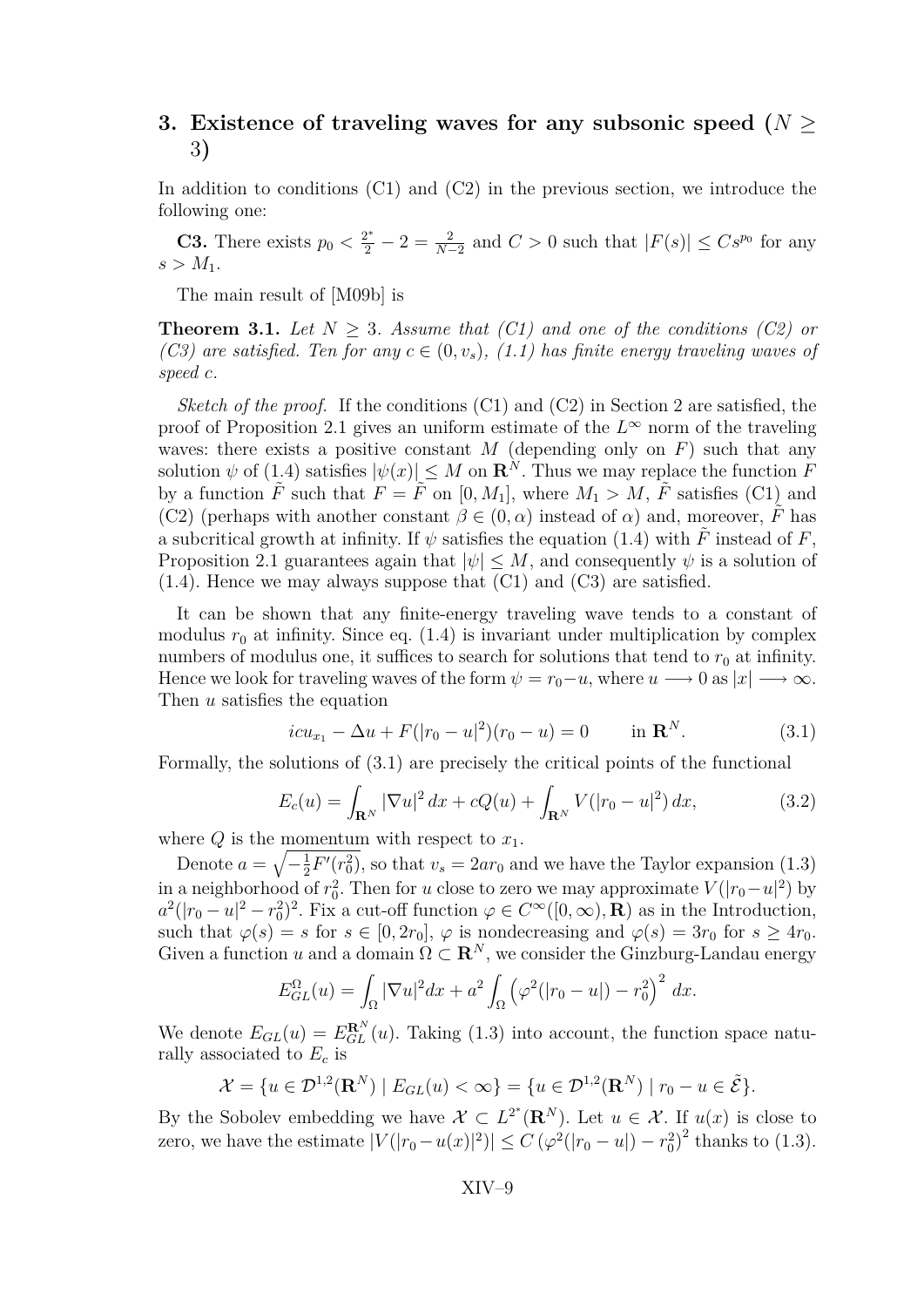<span id="page-10-0"></span>If  $u(x)$  is far away from zero, using (C3) we get the estimate  $|V(|r_0 - u(x)|^2)| \le$  $C|u|^{2^*}(x)$ . Hence  $V(|r_0 - u|^2) \in L^1(\mathbf{R}^N)$  for any  $u \in \mathcal{X}$ .

The next step is to define the momentum with respect to  $x_1$  for any function in *X*. It is clear that if  $u \in H^1(\mathbf{R}^N)$  the momentum should be  $Q(u) = \int_{\mathbf{R}^N} \langle i u_{x_1}, u \rangle dx$ . On the other hand, if  $u \in \mathcal{X}$  is a function such that  $r_0 - u$  has a lifting  $r_0 - u =$  $\rho e^{i\theta}$ , then we have formally  $Q(u) = \int_{\mathbf{R}^N}\rho^2\theta_{x_1}\,dx = -\int$  $\int_{\mathbf{R}^N} (\rho^2 - r_0^2) \theta_{x_1} dx$ , where  $\rho^2 - r_0^2$ ,  $\theta_{x_1} \in L^2(\mathbf{R}^N)$ .

The key point is the observation that for any  $u \in \mathcal{X}$  we have  $\langle i u_{x_1}, u \rangle \in L^1(\mathbf{R}^N)$ +  $\mathcal{Y}$ , where  $\mathcal{Y} = \{ \partial_{x_1} \phi \mid \phi \in \mathcal{D}^{1,2}(\mathbf{R}^N) \}$ . For  $v \in L^1(\mathbf{R}^N)$  and  $w \in \mathcal{Y}$ , let  $L(v+w)$ Z  $\int_{\mathbf{R}^N} v \, dx$ . It is standard to check that *L* is well-defined and is a continuous linear form of  $L^1(\mathbf{R}^N) + \mathcal{Y}$ . This enables us to define

$$
Q(u) = L(\langle i u_{x_1}, u \rangle) \quad \text{for any } u \in \mathcal{X}.
$$

Then it is not hard to prove that the functional *Q* has very convenient properties for our variational approach.

Because of different scaling properties of the terms appearing in [\(3.2\)](#page-9-0), we also introduce the functionals

$$
A(u) = \int_{\mathbf{R}^N} \sum_{k=2}^N \left| \frac{\partial u}{\partial x_k} \right|^2 dx,
$$
  
\n
$$
B_c(u) = \int_{\mathbf{R}^N} \left| \frac{\partial u}{\partial x_1} \right|^2 dx + cQ(u) + \int_{\mathbf{R}^N} V(|r_0 - u|^2) dx,
$$
\n
$$
P_c(u) = \frac{N-3}{N-1} A(u) + B_c(u).
$$
\n(3.3)

It is clear that  $E_c(u) = A(u) + B_c(u) = \frac{2}{N-1}A(u) + P_c(u)$ . By Proposition [2.2,](#page-6-0) any solution of [\(3.1\)](#page-9-0) satisfies the Pohozaev identity  $P_c(u) = 0$ , and consequently  $B_c(u) = -\frac{N-3}{N-1}A(u)$ , which gives  $B_c(u) < 0$  if  $N \ge 4$ , and  $B_c(u) = 0$  if  $N = 3$ , respectively. Using the notation [\(2.3\)](#page-6-0), it is easy to see that

$$
E_c(v_{1,\sigma}) = \sigma^{N-3} A(v) + \sigma^{N-1} B_c(v) \quad \text{and}
$$
  

$$
\frac{d}{d\sigma} (E_c(v_{1,\sigma})) = (N-3)\sigma^{N-4} A(v) + (N-1)\sigma^{N-2} B_c(v).
$$
 (3.4)

Assume that  $N \geq 4$ . Let *v* be a function such that  $B_c(v) < 0$ . From (3.4) we see that there is a unique  $\sigma_v > 0$  such that  $P_c(v_{1,\sigma_v}) = 0$ . Moreover, the function  $\sigma \mapsto$  $E_c(v_{1,\sigma_v})$  is increasing on  $(0, \sigma_v]$  and decreasing on  $[\sigma_v, \infty)$ . This simple observation suggests that the functional  $E_c$  has a mountain-pass geometry and the manifold  ${v \in \mathcal{X} \mid v \neq 0, P_c(v) = 0}$  separates two regions in *X* where  $E_c$  takes lower values. Consequently, it would be interesting to minimize  $E_c$  under the constraint  $P_c = 0$ . This is precisely our approach to find critical points of *Ec*.

An essential tool in proving Theorem [3.1](#page-9-0) is a "regularization procedure" which ebables us to get rid of the small-scale topological defects of functions in  $\mathcal{X}$ . More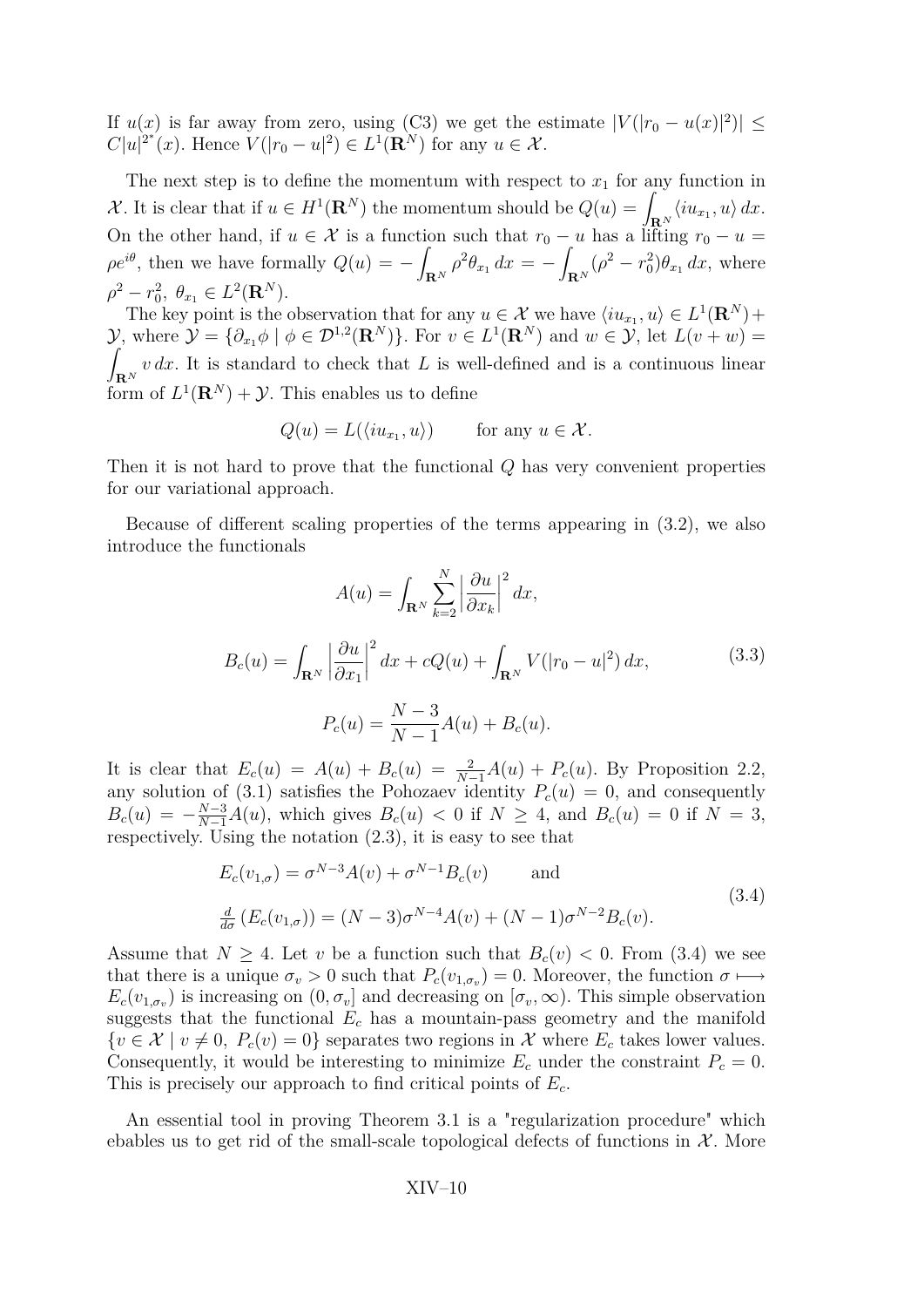<span id="page-11-0"></span>precisely, given  $u \in \mathcal{X}$ ,  $h > 0$  and a domain  $\Omega \subset \mathbb{R}^N$ , we consider the functional

$$
G_{h,\Omega}^u(v) = E_{GL}^{\Omega}(v) + \frac{1}{h^2} \int_{\Omega} \varphi\left(\frac{|v-u|^2}{32r_0}\right) dx.
$$

We prove that  $G_{h,\Omega}^u$  has minimizers in the set

$$
\{v \in \mathcal{X} \mid v = u \text{ on } \mathbf{R}^N \setminus \Omega, \ v - u \in H_0^1(\Omega) \}.
$$

Of course that we cannot expect for minimizers to be unique. However, for any choice of a minimizer  $v_h$  of the above functional, we have:

 $\bullet$   $||v_h - u||_{L^2(\mathbf{R}^N)} \longrightarrow 0$  as  $h \longrightarrow 0$ ,

• We may estimate  $|| |v_h - r_0| - r_0 ||_{L^{\infty}(\omega)}$  in terms of *h* and  $E_{GL}^{\Omega}(u)$  on any compact subset  $\omega \subset \Omega$  and we find that  $|| |v_h - r_0| - r_0 ||_{L^{\infty}(\omega)}$  is arbitrarily small if the Ginzburg-Landau energy  $E_{GL}^{\Omega}(u)$  is sufficiently small.

Using this regularization procedure, we prove:

**Lemma 3.2.** *Assume that*  $0 \leq c < v_s$  *and let*  $\varepsilon \in (0, 1 - \frac{c}{v_s})$  $\frac{c}{v_s}$ ). There exists  $K > 0$ *such that for any*  $u \in \mathcal{X}$  *with*  $E_{GL}(u) < K$  *we have* 

$$
E_c(u) > \varepsilon E_{GL}(u).
$$

*Idea of proof.* Let  $\delta > 0$  be sufficiently small, so that  $\delta < \frac{r_0}{2}$  and  $\frac{c}{2a(r_0-\delta)} < 1-\varepsilon$ (such  $\delta$  exist because  $v_s = 2ar_0$  and  $\varepsilon < 1 - \frac{c}{v_s}$  $\frac{c}{v_s}$ ).

Assume first that a function  $v \in \mathcal{X}$  satisfies  $r_0 - \delta < |r_0 - v| \le r_0 + \delta$  on  $\mathbb{R}^N$ . Then  $r_0 - v$  admits a lifting  $r_0 - v = \rho e^{i\theta}$  and we have  $|\nabla v|^2 = |\nabla \rho|^2 + \rho^2 |\nabla \theta|^2$  and  $Q(v) = -1$  $\int_{\mathbf{R}^N} (\rho^2 - r_0^2) \theta_{x_1} dx$ . Using the Cauchy-Schwarz inequality we obtain *c*  $\frac{c}{1-\varepsilon}|Q(v)| \leq 2a(r_0-\delta)|Q(v)| \leq 2a(r_0-\delta)||\theta_{x_1}||_{L^2(\mathbf{R}^N)}||\rho^2 - r_0^2||_{L^2(\mathbf{R}^N)}$  $≤$   $(r_0 - δ)^2$  $\int_{{\bf R}^N} |\theta_{x_1}|^2 \, dx + a^2 \int$ **R***<sup>N</sup>*  $(\rho^2 - r_0^2)^2 dx$ *≤* Z  $\int_{\mathbf{R}^N} \rho^2 |\nabla \theta|^2 + a^2 \left( \rho^2 - r_0^2 \right)^2 dx \le E_{GL}(v).$ 

Consequently  $E_{GL}(v) - c|Q(v)| > \varepsilon E_{GL}(v)$ .

One can prove that  $\int_{\mathbf{R}^N} V(|r_0 - v|^2) dx$  is arbitrarily close to  $a^2 \int$ **R***<sup>N</sup>*  $(\varphi^2(|r_0 - v|) - r_0^2)^2 dx$ if  $E_{GL}(v)$  is small enough and we infer that *v* satisfies the conclusion of Lemma 3.2.

In the general case, let  $u \in \mathcal{X}$  be a function with small Ginzburg-Landau energy. First we choose a small  $h > 0$ , then we choose a minimizer  $v_h$  of  $G_{h,\mathbf{R}^N}^u$ . If the Ginzburg-Lndau energy  $E_{GL}(u)$  is sufficiently small, we have  $|| |v_h - r_0|$  –  $r_0$   $||_{L^\infty(\mathbf{R}^N)} < \delta$ , therefore the conclusion of Lemma 3.2 holds for  $v_h$ . If *h* has been chosen sufficiently small,  $v_h$  is close to  $u$  and we can prove that the conclusion of Lemma 3.2 also holds for *u*.

Using Lemma 3.2, it is easy to see that for any  $k > 0$ , the functional  $E_c$  is bounded on  $\{u \in \mathcal{X} \mid E_{GL}(u) \leq k\}$ . Let

$$
E_{c,min}(k) = \inf\{E_c(u) \mid u \in \mathcal{X}, E_{GL}(u) = k\}.
$$

$$
XIV-11
$$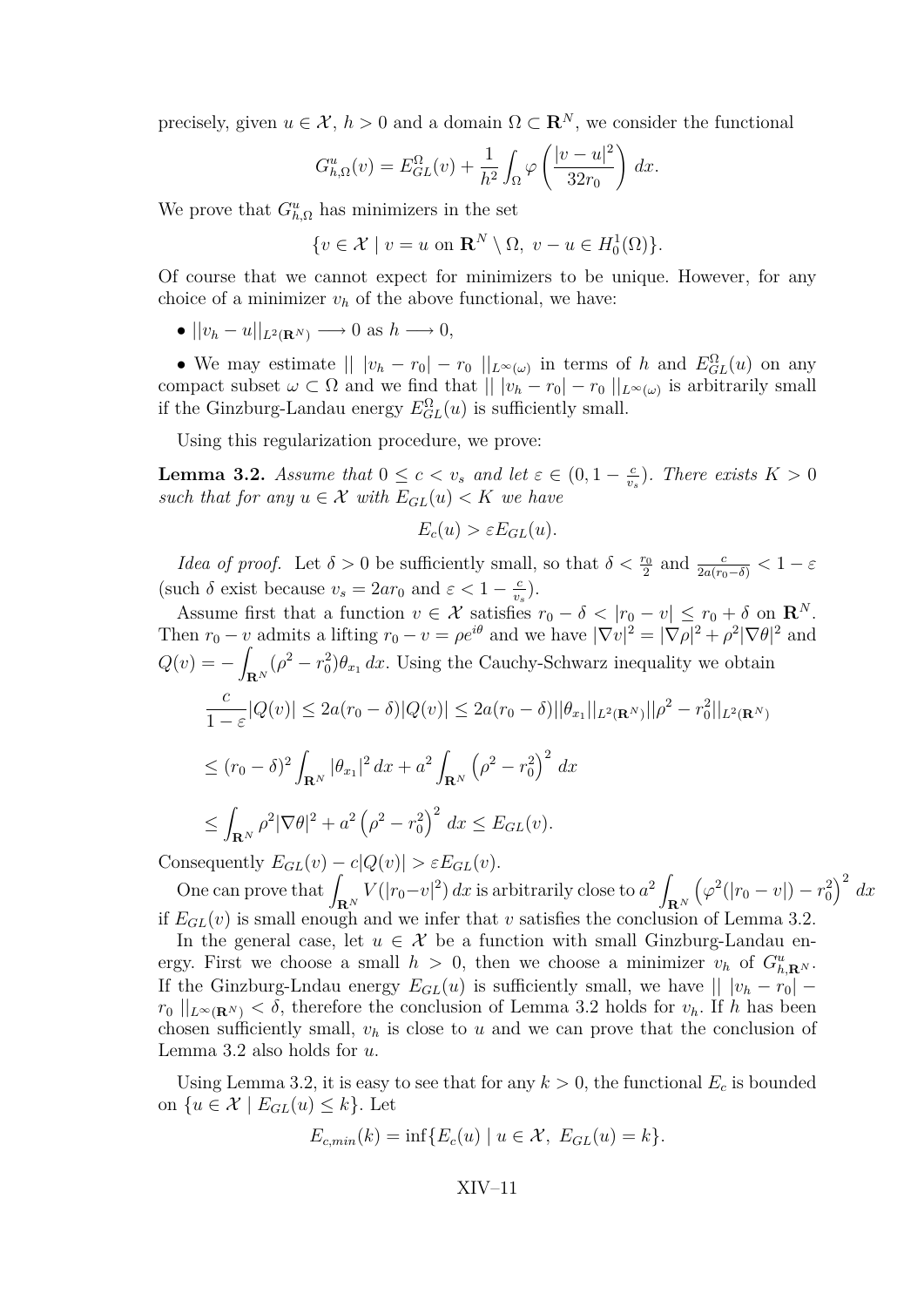<span id="page-12-0"></span>**Lemma 3.3.** *Assume that*  $0 < c < v_s$ . *The function*  $E_{c,min}$  *has the following properties:*

- *i*) There exists  $k_0 > 0$  such that  $E_{c,min}(k) > 0$  for any  $k \in (0, k_0)$ .
- *ii*) We have  $\lim_{n \to \infty} E_{c,min}(k) = -\infty$ .
- *iii)* For any  $k > 0$  *we have*  $E_{c,min}(k) < k$ .

Part (i) follows directly from Lemma [3.2.](#page-11-0) Notice that in the case  $c > v_s$ , Lemmas [3.2](#page-11-0) and [3.3](#page-11-0) (i) do not hold. More precisely, one can prove that the function *k 7−→*  $E_{c,min}(k)$  is decreasing (and negative) on  $(0, \infty)$ .

From Lemma [3.3](#page-11-0) we infer that

$$
S_c := \sup \{ E_{c,min}(k) \mid k > 0 \} > 0. \tag{3.5}
$$

**Lemma 3.4.** *The set*  $\mathcal{C} = \{u \in \mathcal{X} \mid u \neq 0, P_c(u) = 0\}$  *is not empty and we have*  $T_c := \inf \{ E_c(u) \mid u \in C \} \geq S_c > 0.$ 

*Proof.* Let  $w \in \mathcal{X}$  be such that  $E_c(w) < 0$  (such functions exist by Lemma [3.3](#page-11-0) (ii)). Then  $P_c(w) = E_c(w) - \frac{2}{N-1}A(w) < 0$  and we have

$$
P_c(w_{\sigma,1}) = \frac{1}{\sigma} \int_{\mathbf{R}^N} \left| \frac{\partial w}{\partial x_1} \right|^2 dx + \frac{N-3}{N-1} \sigma A(w) + cQ(w) + \sigma \int_{\mathbf{R}^N} V(|r_0 - w|^2) dx. \tag{3.6}
$$

Since  $P_c(w_{1,1}) = P_c(w) < 0$  and  $\lim_{\sigma \to 0} P_c(w_{\sigma,1}) = \infty$ , there exists  $\sigma_0 \in (0,1)$  such that  $P_c(w_{\sigma_0,1}) = 0$ , that is  $w_{\sigma_0,1} \in \mathcal{C}$ .

For the second part, assume first that  $N \geq 4$ . Let  $v \in C$ . Then  $A(v) > 0$  and  $B_c(v) = -\frac{N-3}{N-1}A(v) < 0$ . Using [\(3.4\)](#page-10-0) we infer that  $\sigma \mapsto E_c(v_{1,\sigma})$  is increasing on  $(0, 1]$  and decreasing on  $(1, \infty)$ , therefore it achieves its maximum at  $\sigma = 1$ . Fix  $k >$ 0. It is easy to see that there exists a unique  $\sigma(k, v) > 0$  such that  $E_{GL}(v_{1, \sigma(k, v)}) = k$ . Then

$$
E_{c,min}(k) \le E_c(v_{1,\sigma(k,v)}) \le E_c(v_{1,1}) = E_c(v).
$$

Take the sup for  $k \geq 0$  in the last inequality to get  $S_c \leq E_c(v)$ .

Now consider the case  $N = 3$ . Let  $v \in C$ . Then  $E_c(v_{1,\sigma}) = E_c(v) = A(v)$ *constant* for  $\sigma > 0$ . Let  $k > 0$ . We distinguish two cases:

• If  $A(v) \geq k$ , we have  $E_c(v) = A(v) \geq k > E_{c,min}(k)$  by Lemma [3.3](#page-11-0) (iii).

• If  $A(v) < k$ , there exists a unique  $\sigma(k, v) > 0$  such that  $E_{GL}(v_{1,\sigma(k,v)}) = k$ . Then  $E_c(v) = E_c(v_{1,\sigma(k,v)}) \geq E_{c,min}(k).$ 

In both cases we get  $E_c(v) \ge E_{c,min}(k)$  for any  $k > 0$  and  $v \in C$ . Lemma 3.4 is proved.  $\Box$ 

**Lemma 3.5.** *Let T<sup>c</sup> be as in Lemma 3.4. Then:*

*i)* For any  $w \in \mathcal{X}$  with  $P_c(w) < 0$  we have  $A(w) > \frac{N-1}{2}$  $\frac{-1}{2}T_c$ .

ii) Let  $(u_n)_{n\geq 1} \subset \mathcal{X}$  be a sequence such that  $(E_{GL}(u_n))_{n\geq 1}$  is bounded and  $\lim_{n\to\infty} P_c(u_n) =$  $\mu < 0$ *. Then*  $\liminf_{n \to \infty} A(u_n) > \frac{N-1}{2}$  $\frac{-1}{2}T_c$ .

*Proof.* We only prove part (i). Recall that  $P_c(w_{\sigma,1})$  is given by (3.6). As in the proof of Lemma [3.3,](#page-11-0) there exists  $\sigma_0 \in (0,1)$  such that  $P_c(w_{\sigma_0,1}) = 0$ , and consequently  $w_{\sigma_0,1} \in \mathcal{C}$ . Then we have  $E_c(w_{\sigma_0,1}) \geq T_c$  and we infer that  $A(w_{\sigma_0,1}) =$ *N−*1  $\frac{(-1)}{2} (E_c(w_{\sigma_0,1}) - P_c(w_{\sigma_0,1})) \geq \frac{N-1}{2}$  $\frac{1}{2}T_c$ . This implies  $A(w) = \frac{1}{\sigma_0}A(w_{\sigma_0,1}) \ge \frac{N-1}{2}$ 2 1  $\frac{1}{\sigma_0}T_c$  > *N−*1  $\frac{-1}{2}T_c$ .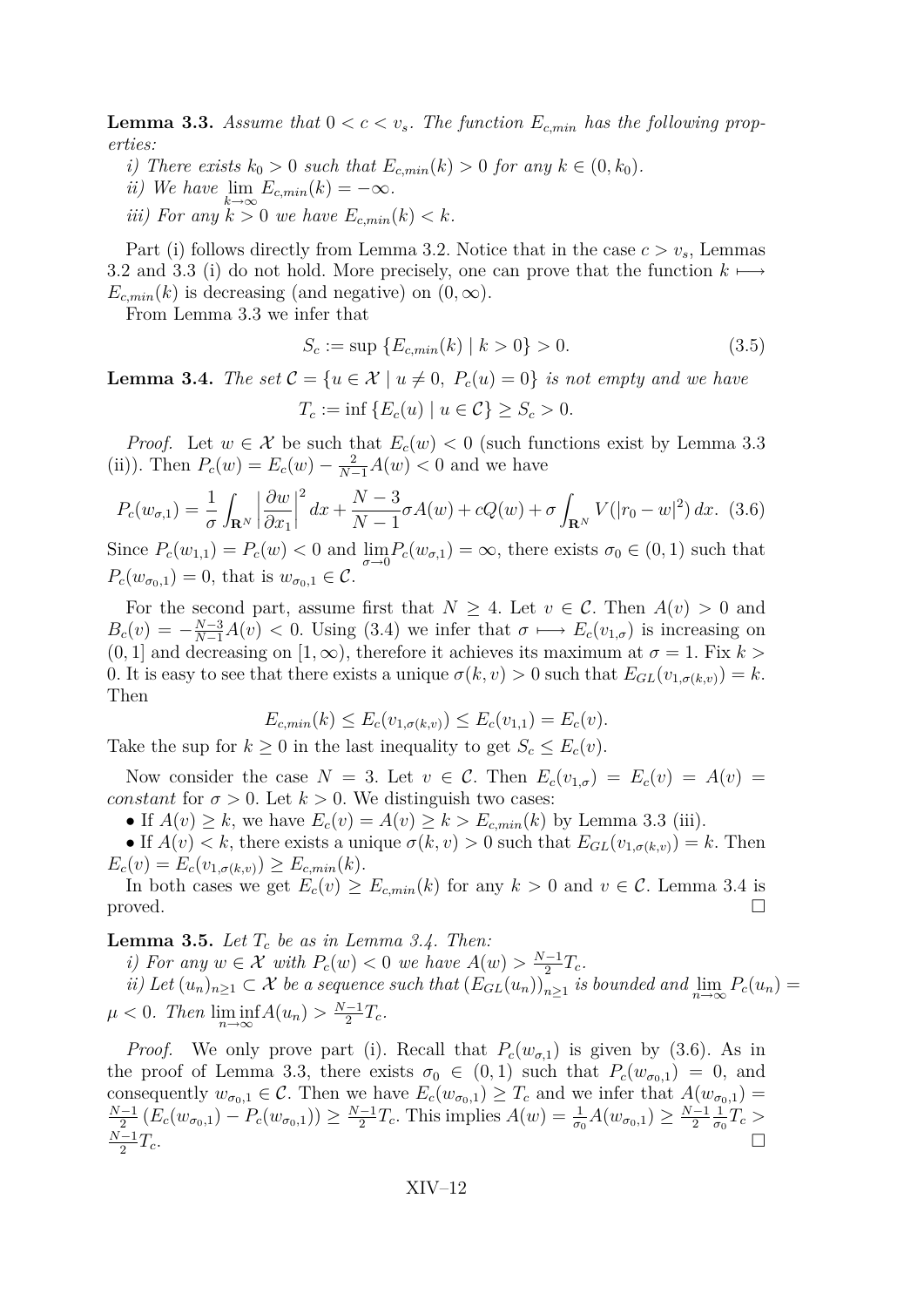<span id="page-13-0"></span>In order to prove Theorem [3.1,](#page-9-0) we show that he functional  $E_c$  has a minimizer in  $\mathcal{C}$ , then we prove that the minimizers satisfy  $(1.4)$ . The proofs are quite different in the case  $N = 3$  and in the case  $N \geq 4$ . We begin with the simpler case  $N \geq 4$ .

**Theorem 3.6.** Let  $N \geq 4$ . Let  $(u_n)_{n \geq 1} \subset \mathcal{X} \setminus \{0\}$  be a sequence satisfying the *following properties:*

$$
P_c(u_n) \longrightarrow 0
$$
 and  $E_c(u_n) \longrightarrow T_c$  as  $n \longrightarrow \infty$ . (3.7)

*Then there exists a subsequence*  $(u_{n_k})_{k\geq 1}$ *, a sequence*  $(x_k)_{k\geq 1} \subset \mathbb{R}^N$  *and*  $u \in \mathcal{C}$  *such that*

$$
\nabla u_{n_k}(\cdot + x_k) \longrightarrow \nabla u \quad \text{and} \quad \varphi^2(|r_0 - u_{n_k}(\cdot + x_k)|) - r_0^2 \longrightarrow \varphi^2(|r_0 - u|) - r_0^2 \quad \text{in } L^2(\mathbf{R}^N).
$$

*Moreover, we have*  $E_c(u) = T_c$ *, that is a minimizes*  $E_c$  *in*  $\mathcal{C}$ *.* 

Sketch of proof. Since  $A(u_n) = \frac{N-1}{2} (E_c(u_n) - P_c(u_n)) \longrightarrow \frac{N-1}{2} T_c$ , from (3.7) we infer that  $(A(u_n))_{n\geq 1}$  is bounded. Then we prove that  $(E_{GL}(u_n))_{n\geq 1}$  is bounded. We use the concentration-compactness method of P.-L. Lions [\[Lio84\]](#page-21-0) to prove the convergence of a subsequence of  $(u_n)_{n\geq 1}$ .

Passing to a subsequence, we may assume that  $E_{GL}(u_n) \longrightarrow \alpha_0 > 0$  as  $n \longrightarrow \infty$ . Let  $q_n(t)$  be the concentration function of  $E_{GL}(u_n)$ , that is

$$
q_n(t) = \sup_{x \in \mathbf{R}^N} E_{GL}^{B(x,t)}(u_n).
$$

Each  $q_n$  is a nondecreasing function on  $[0, \infty)$  and tends to  $E_{GL}(u_n)$  as  $t \longrightarrow \infty$ . By a standard argument, there is a subsequence (still denoted  $(u_n)_{n\geq 1}$ ) and a nondecreasing function  $q : [0, \infty) \longrightarrow \mathbf{R}_+$  such that  $q_n(t) \longrightarrow q(t)$  as  $n \longrightarrow \infty$  for a.e.  $t \in [0, \infty)$ .

Let  $\alpha = \lim_{t \to \infty} q(t)$ . It is obvious that  $\alpha \in [0, \alpha_0]$ . Our aim is to prove that the energy of  $u_n$  "concentrates," that is  $\alpha = \alpha_0$ .

The fact that  $\alpha > 0$  follows from the next lemma.

**Lemma 3.7.** *Let*  $(u_n)_{n\geq 1}$  ⊂ *X be a sequence satisfying:* 

*a)*  $M_1 \leq E_{GL}(u_n) \leq M_2$  for some positive constants  $M_1$ ,  $M_2$ .

$$
b) \lim_{n \to \infty} P_c(u_n) = 0.
$$

*There exists*  $k > 0$  *such that* sup *y∈***R***<sup>N</sup>*  $E_{GL}^{B(y,1)}(u_n) \geq k$  *for all sufficiently large n.* 

The proof of Lemma 3.7 is delicate. It relies on the regularization procedure described above and on Lieb's lemma ([\[Li83\]](#page-21-0)). The main ideas are as follows:

1. Assume, by contradiction, that  $\lim_{n\to\infty} \sup_{n\in\mathbb{R}^n}$ *x∈***R***<sup>N</sup>*  $E_{GL}^{B(x,1)}(u_n) = 0.$ 

Then we prove that there is a sequence  $h_n \longrightarrow 0$  and for each *n* there is a minimizer  $v_n$  of  $G_{h_n,\mathbf{R}^N}^{u_n}$  such that

$$
|| |v_n - r_0| - r_0||_{L^{\infty}(\mathbf{R}^N)} \longrightarrow 0 \quad \text{as } n \longrightarrow \infty. \tag{3.8}
$$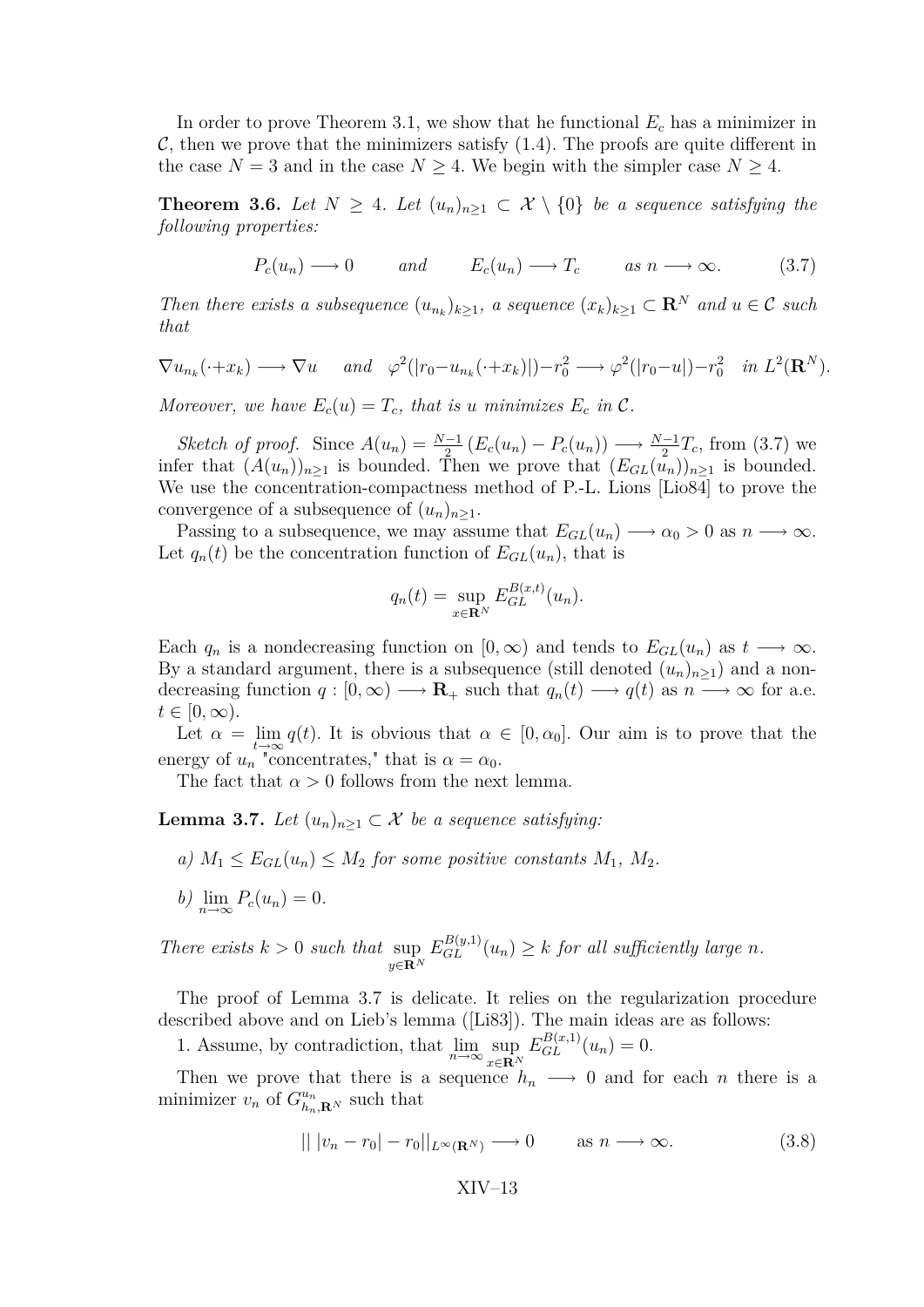<span id="page-14-0"></span>2. Let  $\varepsilon \in (0, 1 - \frac{c}{n})$  $\frac{c}{v_s}$ ). Using [\(3.8\)](#page-13-0), we argue as in the proof of Lemma [3.2](#page-11-0) to show that for *n* sufficiently large we have

$$
\int_{\mathbf{R}^N} \left| \frac{\partial v_n}{\partial x_1} \right|^2 dx + \frac{N-3}{N-1} A(v_n) + \int_{\mathbf{R}^N} V(|r_0 - v_n|^2) dx + cQ(u_n)
$$
\n
$$
\geq \varepsilon \left( \int_{\mathbf{R}^N} \left| \frac{\partial v_n}{\partial x_1} \right|^2 dx + \frac{N-3}{N-1} A(v_n) + a^2 \int_{\mathbf{R}^N} \left( \varphi^2(|r_0 - v_n|) - r_0^2 \right)^2 dx \right)
$$
\n(3.9)

3. Since  $h_n \longrightarrow 0$ , it is clear that  $v_n$  is close to  $u_n$  for large *n*, hence (3.9) holds as well for  $(u_n)$  instead of  $v_n$  and for some  $\varepsilon_1 \in (0,\varepsilon)$  instead of  $\varepsilon$ . This is in contradiction with  $P_c(u_n) \longrightarrow 0$  and  $E_{GL}(u_n) \geq M_1 > 0$ .

The next step is to prove that  $\alpha \notin (0, \alpha_0)$ . We argue again by contradiction and we suppose that  $\alpha \in (0, \alpha_0)$ . Then a standard argument shows that there exists a sequence  $R_n \longrightarrow \infty$  and a sequence  $(x_n)_{n \geq 1} \subset \mathbb{R}^N$  such that

$$
E_{GL}^{B(x_n,R_n)}(u_n) \longrightarrow \alpha \quad \text{and} \quad E_{GL}^{\mathbf{R}^N \setminus B(x_n,2R_n)}(u_n) \longrightarrow \alpha_0 - \alpha. \quad (3.10)
$$

Obviously, (3.10) implies

$$
E_{GL}^{B(x_n, 2R_n)\setminus B(x_n, R_n)}(u_n) \longrightarrow 0.
$$

Since the Ginzburg-Landau energy of  $u_n$  in the annulus  $B(x_n, 2R_n) \setminus B(x_n, R_n)$  is small, using again the regularization procedure we infer that for each sufficiently large *n* there exist two functions  $u_{n,1}$  and  $u_{n,2}$  such that  $r_0 - u_{n,1} = e^{i\theta_n}(r_0 - u_n)$ on  $B(x_n, R_n)$  (where  $\theta_n$  is a constant), supp $(u_{n,1}) \subset B(x_n, 2R_n)$ ,  $u_{n,2} = u_n$  on  $\mathbf{R}^N \setminus B(x_n, 2R_n)$ ,  $u_{n,2}$  is constant on  $B(x_n, R_n)$  and

$$
E_{GL}(u_{n,1}) \longrightarrow \alpha
$$
 and  $E_{GL}(u_{n,2}) \longrightarrow \alpha_0 - \alpha,$  (3.11)

$$
|A(u_n) - A(u_{n,1}) - A(u_{n,2})| \to 0,
$$
\n(3.12)

$$
|P_c(u_n) - P_c(u_{n,1}) - P_c(u_{n,2})| \longrightarrow 0 \quad \text{as } n \longrightarrow \infty. \tag{3.13}
$$

It is easy to see that the sequences  $(P_c(u_{n,i}))_{n>1}$  are bounded,  $i = 1, 2$ . Passing again to a subsequence, we may assume that there exist two constants  $p_1$ ,  $p_2$  such that

$$
P_c(u_{n,1}) \longrightarrow p_1
$$
 and  $P_c(u_{n,2}) \longrightarrow p_2$  as  $n \longrightarrow \infty$ .

Then (3.13) implies that  $p_1 + p_2 = 0$  and we distinguish two cases:

Case a: One of  $p_i$ 's is negative, for instance  $p_1 < 0$ . By Lemma [3.5](#page-12-0) (ii) we get  $\liminf_{n\to\infty} A(u_{n,1}) > \frac{N-1}{2}$  $\frac{(-1)^n}{2}T_c$ . Then (3.12) implies  $\liminf_{n\to\infty}A(u_n) > \frac{N-1}{2}$  $\frac{-1}{2}T_c$  and using the fact that  $P_c(u_n) \longrightarrow 0$  we find  $\liminf_{n\to\infty} E_c(u_n) > T_c$ , in contradiction with the assumption of Theorem [3.6.](#page-13-0)

Case b: We have  $p_1 = p_2 = 0$ . Then we use the next result.

**Lemma 3.8.** *Let*  $(u_n)_{n\geq 1} \subset \mathcal{X}$  *be a sequence satisfying the following properties:* 

*a)* There are  $C_1$ ,  $C_2 > 0$  such that  $C_1 \leq E_{GL}(u_n)$  and  $A(u_n) \leq C_2$  for any  $n \geq 1$ .  $b)$   $P_c(u_n) \longrightarrow 0$  *as*  $n \longrightarrow \infty$ .

*Then*  $\liminf_{n \to \infty} E_c(u_n) \geq T_c$ , where  $T_c$  *is as in Lemma [3.4.](#page-12-0)*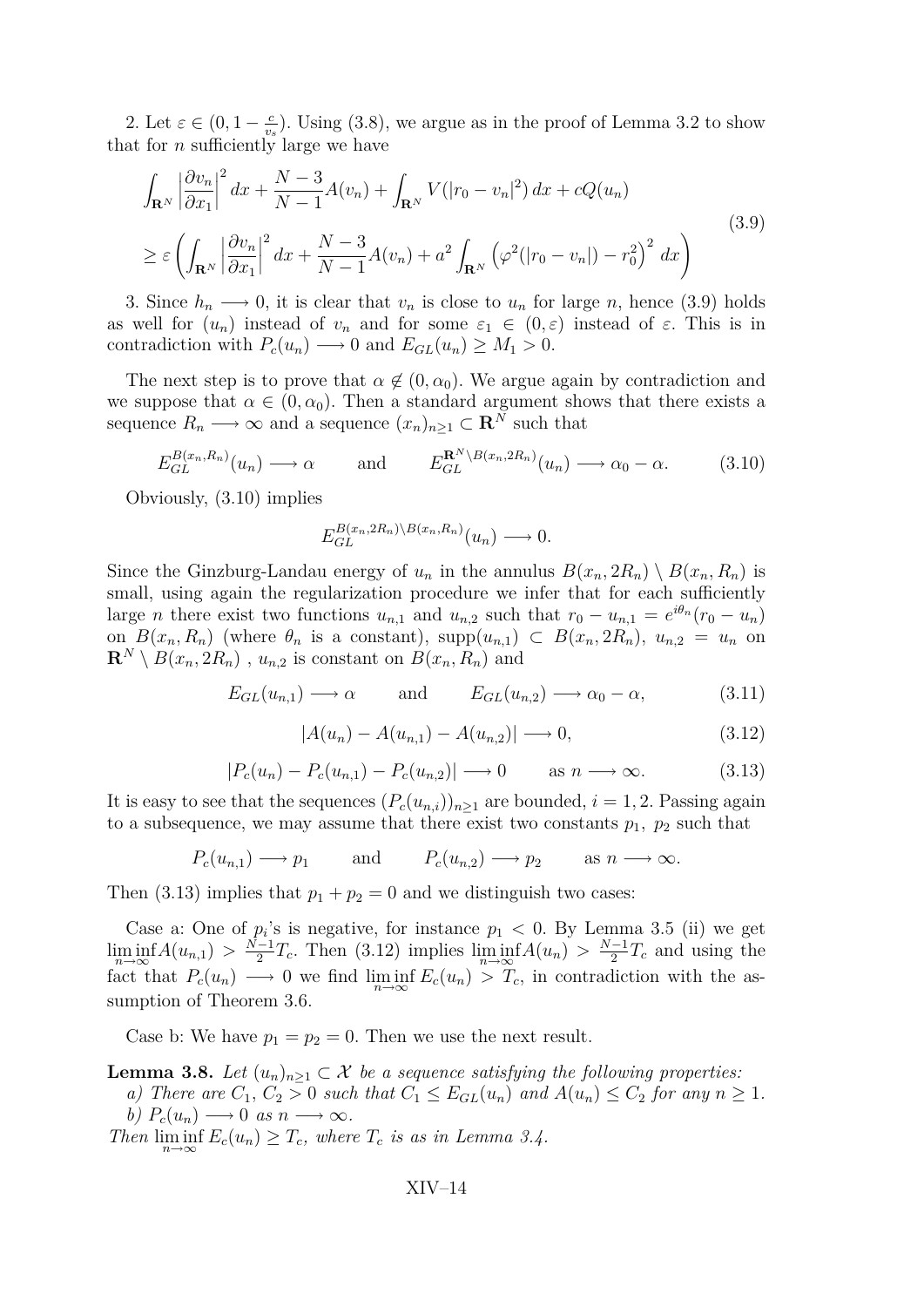<span id="page-15-0"></span>If  $p_1 = p_2 = 0$ , by Lemma [3.8](#page-14-0) we get  $\liminf_{n \to \infty} E_c(u_{n,i}) \geq T_c$  for  $i = 1, 2$ . Using [\(3.12\)](#page-14-0) and [\(3.13\)](#page-14-0) we find  $\liminf_{n\to\infty} E_c(u_n) \geq 2T_c$ , which is a contradiction.

From the preceding arguments we infer that  $\lim_{t \to \infty} q(t) = \alpha_0$ . Then it is standard to prove that there is a sequence  $(x_n)_{n\geq 1} \subset \mathbb{R}^N$  such that, denoting  $\tilde{u}_n = u_n(\cdot + x_n)$ , we have:

for any 
$$
\varepsilon > 0
$$
, there exist  $R_{\varepsilon} > 0$  and  $n_{\varepsilon} \in \mathbb{N}^*$  such that  
\n
$$
E_{GL}^{\mathbf{R}^N \setminus B(0,R_{\varepsilon})}(\tilde{u}_{n_k}) < \varepsilon \text{ for any } n \ge n_{\varepsilon}.
$$
\n(3.14)

Since  $(E_{GL}(\tilde{u}_n))_{n\geq 1}$  is bounded, there is a subsequence  $(\tilde{u}_{n_k})_{k\geq 1}$  such that

$$
\tilde{u}_{n_k} \rightharpoonup u \qquad \text{weakly in } \mathcal{D}^{1,2}(\mathbf{R}^N), \n\tilde{u}_{n_k} \rightharpoonup u \qquad \text{in } L^p_{loc}(\mathbf{R}^N) \text{ and a.e. on } \mathbf{R}^N.
$$
\n(3.15)

It follows that  $u \in \mathcal{X}$  and  $\varphi^2(|r_0 - \tilde{u}_{n_k}|) - r_0^2 \rightharpoonup \varphi^2(|r_0 - u|) - r_0^2$  weakly in  $L^2(\mathbf{R}^N)$ . Then we prove that

$$
\lim_{k \to \infty} \int_{\mathbf{R}^N} V(|r_0 - \tilde{u}_{n_k}|^2) \, dx = \int_{\mathbf{R}^N} V(|r_0 - u|^2) \, dx \tag{3.16}
$$

and

$$
\lim_{k \to \infty} Q(\tilde{u}_{n_k}) = Q(u). \tag{3.17}
$$

Using  $(3.15)$ ,  $(3.16)$ ,  $(3.17)$  and Lemma [3.5](#page-12-0) (i) we prove that the subsequence  $(\tilde{u}_{n_k})_{k≥1}$  satisfies the conclusion of Theorem [3.6.](#page-13-0)  $\Box$ 

**Proposition 3.9.** *Assume that*  $N \geq 4$ ,  $0 \leq c \leq v_s$ , *(C1)* and one of the conditions *(C2)* or *(C3)* are satisfied. Let *u* be a minimizer of  $E_c$  in C. Then  $u \in W_{loc}^{2,p}(\mathbb{R}^N)$ ,  $\nabla u \in W^{1,p}(\mathbb{R}^N)$  *for*  $p \in [2,\infty)$  *and u is a solution of [\(3.1\)](#page-9-0).* 

*Proof.* It is obvious that *u* minimizes the functional *A* under the constraint  $P_c = 0$  and then it is not hard to see that *u* satisfies an Euler-Lagrange equation  $A'(u) = \alpha P'_c(u).$ 

We claim that  $\alpha < 0$ . Indeed, suppose that  $\alpha > 0$ . Let *w* be such that  $P'_c(u) \cdot w > 0$ . Then for  $t < 0$  and  $t$  close to zero we have  $P_c(u + tw) < 0$  and  $A(u + tw) < A(u)$ *N−*1  $\frac{-1}{2}T_c$ , in contradiction with Lemma [3.5](#page-12-0) (i). We cannot have  $\alpha = 0$  because this would imply  $A'(u) = 0$ , and thus  $u = 0$ . Consequently, we have  $\alpha < 0$  and the Euler-Lagrange equation above is equivalent to

$$
-\frac{\partial^2 u}{\partial x_1^2} - \left(\frac{N-3}{N-1} - \frac{1}{\alpha}\right) \sum_{k=2}^N \frac{\partial^2 u}{\partial x_k^2} + icu_{x_1} + F(|r_0 - u|^2)(r_0 - u) = 0. \tag{3.18}
$$

As in Proposition [2.2](#page-6-0) we prove that *u* satisfies a Pohozaev identity analogous to [\(2.2\)](#page-6-0):

$$
\frac{N-3}{N-1} \left( \frac{N-3}{N-1} - \frac{1}{\alpha} \right) A(u) + B_c(u) = 0.
$$
 (3.19)

From (3.19) and from the fact that  $P_c(u) = \frac{N-3}{N-1}A(u) + B_c(u) = 0$  we infer that  $\frac{1}{\alpha} = -\frac{2}{N-1}$  $\frac{2}{N-1}$  and *u* satisfies [\(3.1\)](#page-9-0). Finally, the regularity of *u* follows from Proposition  $2.1.$ 

In the three dimensional case the proof follows the same lines, but is technically more difficult. This is mainly due to the invariance of the functionals  $A$  and  $B<sub>c</sub>$  with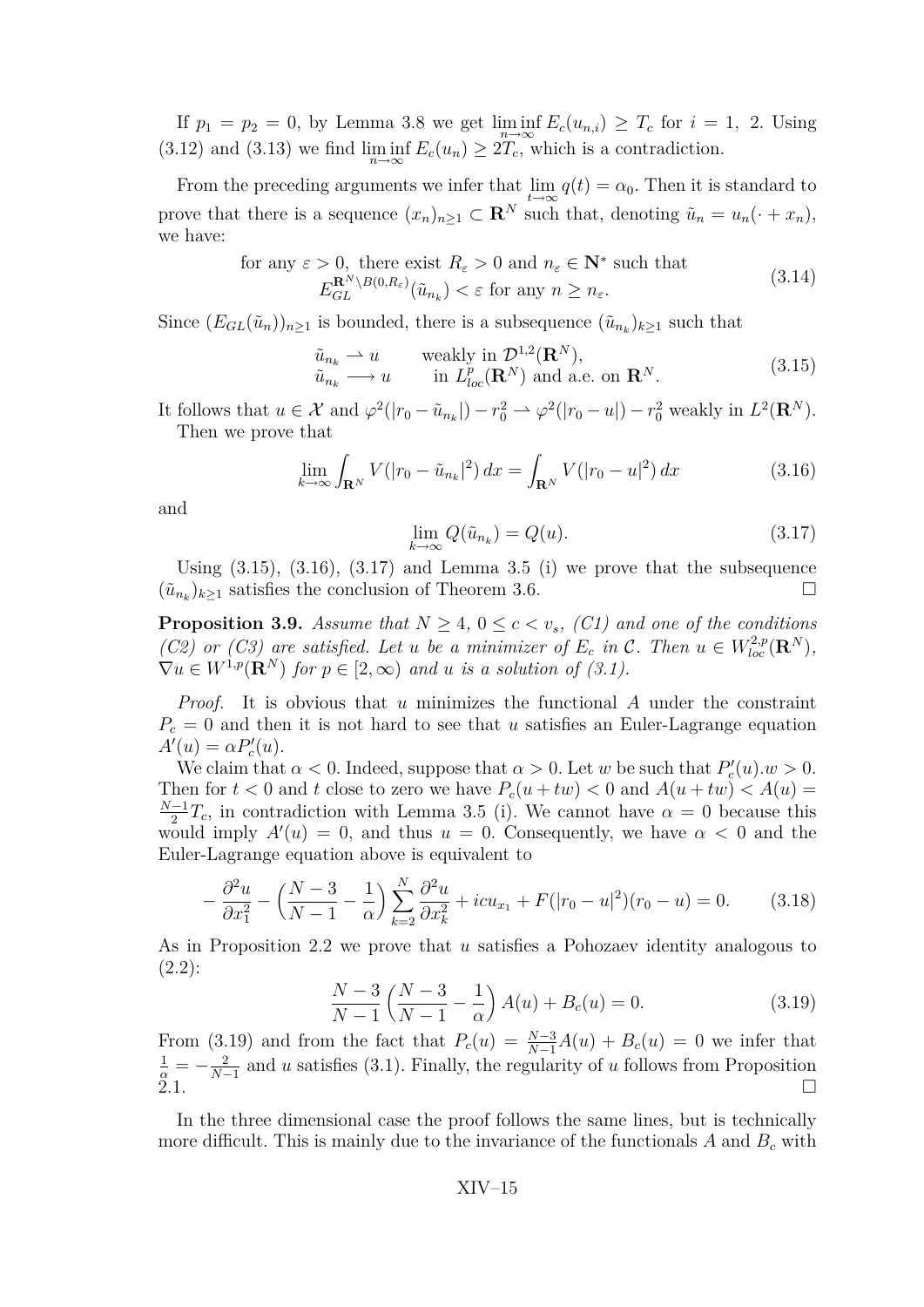respect to dilations in the  $(x_2, x_3)$ −variables and to the fact that in three dimensions we have  $P_c = B_c$ , thus  $P_c$  does not contain the terms  $\int_{\mathbf{R}^3}$  $\begin{array}{c} \begin{array}{c} \begin{array}{c} \end{array} \\ \begin{array}{c} \end{array} \end{array} \end{array}$ *∂v ∂x*<sup>2</sup>  $\begin{array}{c} \hline \end{array}$  $\int_{\mathbf{R}^3} dx$  and  $\int_{\mathbf{R}^3}$  *∂v ∂x*<sup>3</sup>  $\begin{array}{c} \hline \end{array}$ 2 *dx*. For  $v \in \mathcal{X}$  we denote

$$
D(v) = \int_{\mathbf{R}^3} \left| \frac{\partial v}{\partial x_1} \right|^2 dx + a^2 \int_{\mathbf{R}^3} \left( \varphi^2 (|r_0 - v|) - r_0^2 \right)^2 dx.
$$

It is obvious that for any  $v \in \mathcal{X}$  and  $\sigma > 0$  we have

$$
A(v_{1,\sigma}) = A(v)
$$
,  $B_c(v_{1,\sigma}) = \sigma^2 B_c(v)$  and  $D(v_{1,\sigma}) = \sigma^2 D(v)$ . (3.20)

Unlike in the case  $N \geq 4$ , (3.20) implies that there are sequences  $(u_n)_{n\geq 1} \subset \mathcal{C}$  such that  $E_c(u_n) \longrightarrow T_c$  and  $D(u_n) \longrightarrow \infty$ , and consequently  $E_{GL}(u_n) \longrightarrow \infty$ . However, (3.20) also implies that there are sequences  $(u_n)_{n\geq 1} \subset \mathcal{C}$  such that  $E_c(u_n) \longrightarrow T_c$ and  $D(u_n) = 1$  for each *n*.

Let

$$
\Lambda_c = \{ \lambda \in \mathbf{R} \mid \text{ there is a sequence } (u_n)_{n \geq 1} \subset \mathcal{X} \text{ such that } D(u_n) \geq 1, B_c(u_n) \longrightarrow 0 \text{ and } A(u_n) \longrightarrow \lambda \text{ as } n \longrightarrow \infty \}.
$$

Let  $\lambda_c = \inf \Lambda_c$ . It is easy to see that  $T_c \in \Lambda_c$ , thus  $\lambda_c \leq T_c$ . One can prove that  $\lambda_c \geq S_c$ , where  $S_c$  is given by [\(3.5\)](#page-12-0), but we do not know whether  $S_c = T_c$ .

Our main result is

**Theorem 3.10.** *Let*  $N = 3$ *. Let*  $(u_n)_{n \geq 1} \subset \mathcal{X}$  *be a sequence satisfying* 

$$
D(u_n) \longrightarrow 1
$$
,  $B_c(u_n) \longrightarrow 0$  and  $A(u_n) \longrightarrow \lambda_c$  as  $n \longrightarrow \infty$ . (3.21)

*There exists a subsquence*  $(u_{n_k})_{k\geq 1}$ *, a sequence*  $(x_k)_{k\geq 1} \subset \mathbb{R}^3$  *and a function*  $u \in \mathcal{C}$ *such that*

$$
\nabla u_{n_k}(\cdot + x_k) \longrightarrow \nabla u \quad \text{and} \quad |r_0 - u_{n_k}(\cdot + x_k)|^2 - r_0^2 \longrightarrow |r_0 - u|^2 - r_0^2 \quad \text{in } L^2(\mathbf{R}^3).
$$
  
Moreover, we have  $E_c(u) = A(u) = T_c = \lambda_c$  and u is a minimizer of  $E_c$  in  $C$ .

If *u* minimizes  $E_c$  in C, proceeding as in the proof of Proposition [3.9](#page-15-0) one can show that there exists  $\alpha < 0$  such that  $A'(u) = \alpha B'_c(u)$ . Then it is not hard to see that there is  $\sigma > 0$  such that  $u_{1,\sigma}$  solves [\(3.1\)](#page-9-0). The smoothness of solutions of (3.1) follows from Proposition [2.1.](#page-5-0)

Finally, Lemma [3.5](#page-12-0) implies that any minimizer of  $E_c$  in  $\mathcal C$  is also a minimizer of the functional  $P_c$  under the constraint  $A = \frac{N-1}{2}$  $\frac{-1}{2}T_c$ . Then it is an easy consequence of the general symmetry results in [\[M09a\]](#page-21-0) that after a translation, any of these minimizers is axially symmetric with respect to  $Ox_1$ .

## **4. Further results and remarks**

The geometry of the functional *E<sup>c</sup>* is different in the two-dimensional case and the approach to find traveling waves presented in the previous section fails. It can be proved that Lemmas [3.2](#page-11-0) and [3.3](#page-11-0) still hold and this implies that *E<sup>c</sup>* has a mountainpass geometry for any  $c \in (0, v_s)$ . This suggests that finite energy traveling waves should exist for any subsonic speed.

However, if  $\psi = r_0 - u$  is a traveling wave, it satisfies the Pohozaev identities [\(2.1\)](#page-6-0) and [\(2.2\)](#page-6-0). Let  $v \in \mathcal{X}$ . It is easy to see that if  $\varphi = r_0 - v$  satisfies (2.1), the function  $\lambda \mapsto E_c(v_{\lambda,1})$  achieves its minimum at  $\lambda = 1$ , and if  $r_0 - v$  satisfies [\(2.2\)](#page-6-0),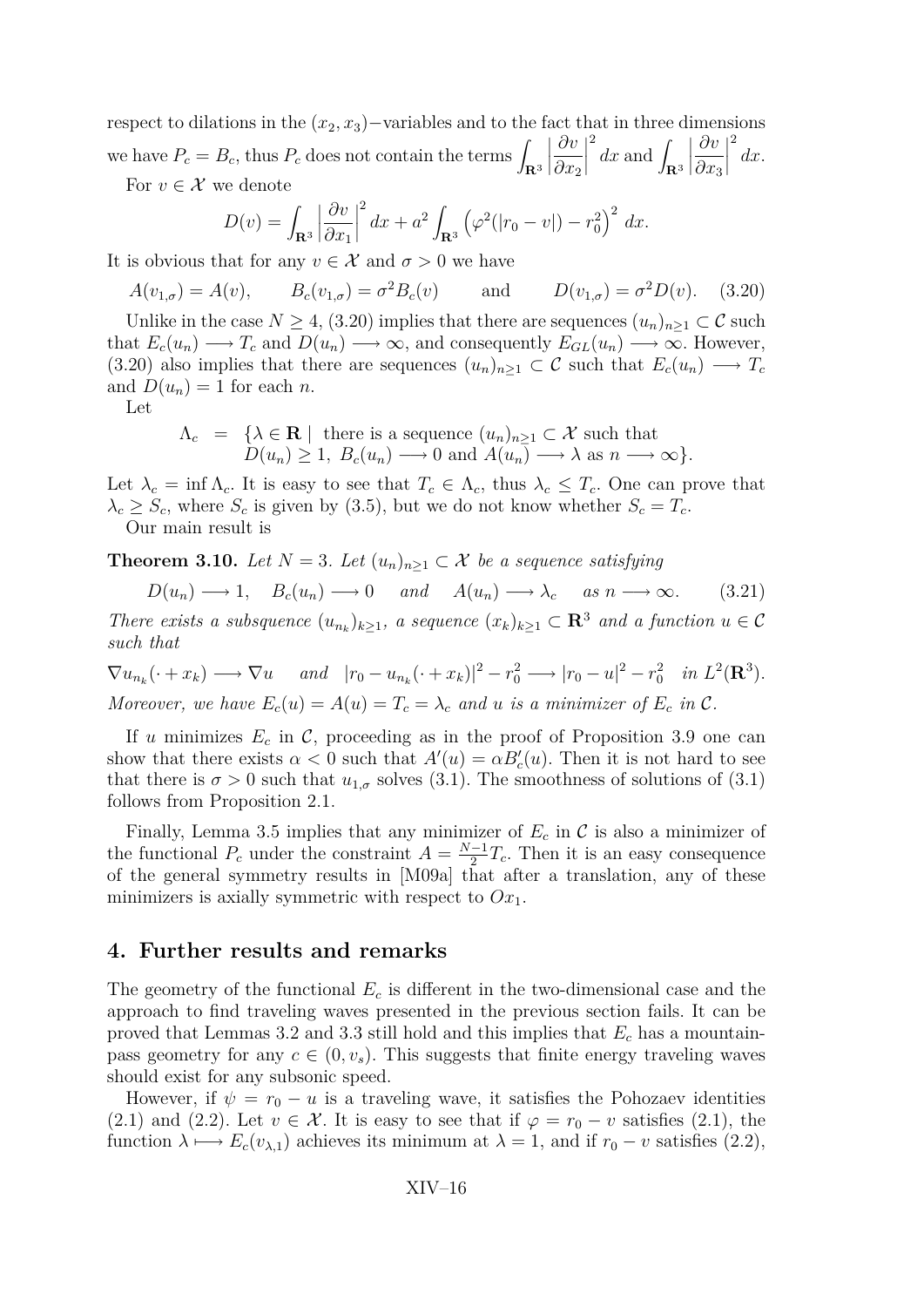<span id="page-17-0"></span>then  $\sigma \mapsto E_c(v_{1,\sigma})$  reaches its minimum at  $\sigma = 1$ . It can be proved that  $E_c$  has no minimizers in the set  $\mathcal{C} = \{u \in \mathcal{X} \mid u \neq 0, P_c(u) = 0\}$ . Even if we consider the smaller set of functions that satisfy the two Pohozaev identities,  $\mathcal{C}_0 = \{u \in \mathcal{X} \mid u \neq 0\}$  $0, P_c(u) = 0$  and  $-$ **R**<sup>2</sup>  $\begin{array}{c} \begin{array}{c} \begin{array}{c} \end{array} \\ \begin{array}{c} \end{array} \end{array} \end{array}$ *∂u ∂x*<sup>1</sup>  $\begin{array}{c} \hline \end{array}$ 2  $dx +$ **R**<sup>2</sup>  $\begin{array}{c} \hline \end{array}$ *∂u ∂x*<sup>2</sup>  $\begin{array}{c} \hline \end{array}$ 2  $dx +$  $\int_{\mathbf{R}^2} V(|r_0 - u|^2) dx = 0$ , the infimum of  $E_c$  on  $C_0$  is zero and it is never achieved.

A natural idea would be to use other constraints. For instance, it is possible to minimize  $E_c$  under the constraint  $E_{GL} = k$ . Then one would try to adjust the value of *k* in order to get traveling waves. Unfortunately it seems extremely difficult to control the Lagrange multipliers associated to minimizers. Notice that the advantage of minimizing a functional in the set of functions that satisfy a Pohozaev identity associated to this functional (as in the previous section) is that minimizers automatically have the "good" Lagrange multiplier. This observation is valid in a much more general context (see [\[M10\]](#page-21-0)).

In the two-dimensional case, assumption (C3) becomes  $|F(s)| \leq Cs^{p_0}$  for large *s* and some  $p_0 \in \mathbf{R}$ . If it is satisfied, for any  $k > 0$  the functional  $E_c$  has minimizers in the set of functions *u* such that  $\int_{\mathbf{R}^2} |\nabla u|^2 dx = k$ . Then we use scaling properties in order to get rid of the Lagrange multipliers associated to minimizers. Following this approach, we prove:

**Theorem 4.1.** ([\[CM10\]](#page-19-0)) Let  $N = 2$ . Assume that F satisfies (C1) and one of the *assumptions (C2) or (C3). There exists a set*  $A \subset (0, v_s)$  *such that* 0 *and*  $v_s$  *are limit points of A and Eq.*  $(1.1)$  *has finite energy traveling waves for any*  $c \in A$ *.* 

Since both the energy *E* and the momentum *Q* are conserved by the flow associated to  $(1.1)$ , it is very natural to minimize  $E$  at constant momentum. More precisely, consider the problem

( $\mathcal{P}_p$ ) minimize  $E_c(u)$  in the set  $\{u \in \mathcal{X} \mid Q(u) = p\}.$ 

Clearly, any minimizer of  $(\mathcal{P}_p)$  satisfies an Euler-Lagrange equation  $E'(u)+c(u)Q'(u)$ 0, thus any minimizer is a traveling wave and its speed is precisely its Lagrange multiplier.

In the case of the Gross-Pitaevskii equation, it has ben proved in [\[BGS09\]](#page-19-0) that  $(\mathcal{P}_p)$  admits solutions for any  $p > 0$  in dimension two, respectively for any  $p > p_0$ (where  $p_0 > 0$ ) in dimension three. The minimizers were obtained via a limit process. The authors considered the same problem on tori  $R\mathbf{T}^{N}$  ( $N=2,3$ ). They proved the existence of minimizers on  $R\mathbf{T}^{N}$  and obtained estimates on these minimizers uniformly in *R*, then passed to the limit as  $R \rightarrow \infty$  in order to get minimizers on **R***<sup>N</sup>* . This approach clearly gives the existence of minimizers, but it does not imply the compactness of all minimizing sequences of  $(\mathcal{P}_p)$ , therefore it does not give the orbital stability of the set of minimizers.

Denote

$$
E_{min}(p) = \inf \{ E(u) \mid u \in \mathcal{X}, \ Q(u) = p \}. \tag{4.1}
$$

If  $V \geq 0$ , it can be proved that the function  $E_{min}$  is continuous, increasing, concave and tends to infinity as *p* goes to infinity. If there exists  $s \geq 0$  such that  $V(s) < 0$ , it can be proved that  $E_{min}(p) = -\infty$  for any  $p > 0$ , hence  $(\mathcal{P}_p)$  does not admit solutions. We have the following result: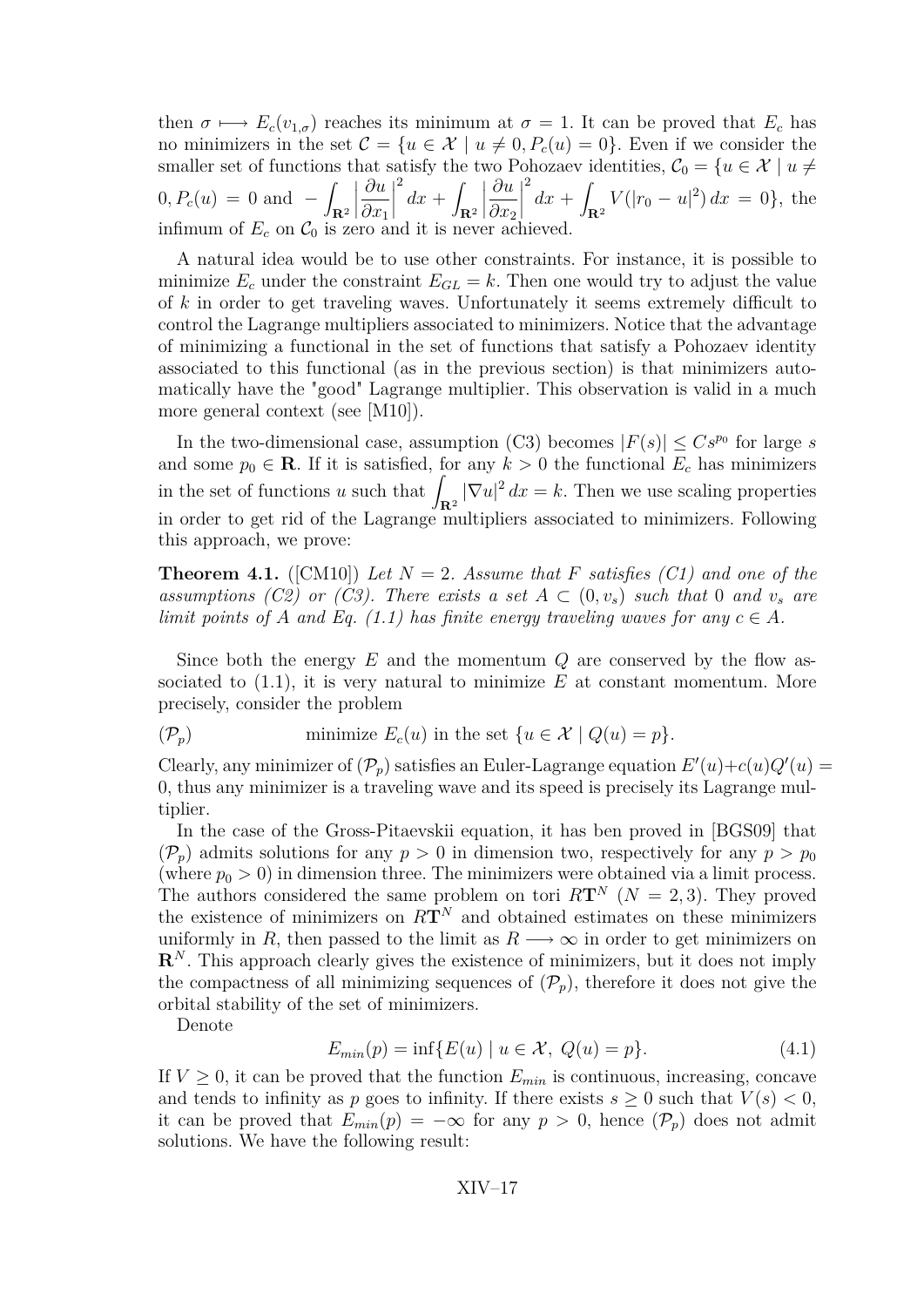<span id="page-18-0"></span>**Theorem 4.2.** ([\[CM10\]](#page-19-0)) Let  $N \geq 2$ . Assume that the assumptions (C1) and (C3) *are satisfied and, moreover,*  $V > 0$  *on*  $[0, r_0^2) \cup (r_0^2, \infty)$ *. There exists*  $p_0 \geq 0$  (with  $p_0 = 0$  *if*  $N = 2$ *) such that for any*  $p > p_0$ *, any minimizing sequence of*  $(\mathcal{P}_p)$  has a *convergent subsequence.*

*More precisely, for any sequence*  $(u_n)_{n\geq 1} \subset \mathcal{X}$  *such that*  $Q(u_n) \longrightarrow p$  *and*  $E(u_n) \longrightarrow$  $E_{min}(p)$ , there exist a subsequence  $(u_{n_k})_{k\geq 1}$ , a sequence  $(x_k)_{k\geq 1} \subset \mathbf{R}^N$  and a function  $u \in \mathcal{X}$  *such that* 

 $\nabla u_{n_k}(\cdot+x_k) \longrightarrow \nabla u$  and  $\varphi^2(|r_0-u_{n_k}(\cdot+x_k)|)-r_0^2 \longrightarrow \varphi^2(|r_0-u|)-r_0^2$  in  $L^2(\mathbf{R}^N)$ .

*Moreover, u is a solution of*  $(\mathcal{P}_n)$ *.* 

In particular, Theorem [4.2](#page-17-0) implies that for any  $p > p_0$ , Eq. [\(1.1\)](#page-1-0) admits traveling waves *u* having momentum *p*, and moving with a speed  $c(u)$ . Let  $S_p$  be the set of minimizers of  $(\mathcal{P}_p)$ . It follows from Theorem [4.2](#page-17-0) and a classical result in [\[CaLi82\]](#page-19-0) that  $S_p$  is orbitally stable under the flow of  $(1.1)$ .

As we can see, the main advantage of considering the problem  $(\mathcal{P}_p)$  is that the set of minimizers is orbitally stable. Its disadvantages are the difficulty to control Lagrange multipliers (which prevents us to prove that the speeds of traveling waves found in this way cover a whole interval) and the fact that  $(\mathcal{P}_p)$  does not have global minimizers if *V* takes negative values.

The following result establishes the relationship between the minimizers of  $(\mathcal{P}_p)$ and the traveling waves obtained in section 3.

**Proposition 4.3.** ([\[CM10\]](#page-19-0)) *Let*  $N > 3$ *. Under the assumptions of Theorem [4.2,](#page-17-0) suppose that u is a minimizer of*  $(\mathcal{P}_p)$  (with  $p > p_0$ ) and that *u satisfies the Euler-Lagrange equation*  $E'(u) + c(u)Q'(u) = 0$ . Then *u* minimizes  $E_{c(u)}$  *under the Pohozaev constraint*  $P_{c(u)} = 0$ *.* 

The converse of Proposition 4.3 is not true in general. For instance, in the case of the three dimensional Gross-Pitaevskii equation it has been proved in [\[BGS09\]](#page-19-0) that there exists a critical speed  $v_0 < v_s$  such that any minimizer *u* of  $(\mathcal{P}_p)$  (for some  $p > 0$ ) has a speed  $c(u) \leq v_0$ . However, we have seen in section 3 that for any  $c \in (v_0, v_s)$  there are minimizers of  $E_c$  under the constraint  $P_c = 0$  and any of them is a traveling wave of speed *c*.

## **References**

- [BaMa88] I. V. Barashenkov, V. G. Makhankov, *Soliton-like "bubbles" in a system of interacting bosons,* Phys. Lett. A 128 (1988), pp. 52-56.
- [BGMP89] I. V. Barashenkov, A. D. Gocheva, V. G. Makhankov, I. V. Puzynin, *Stability of soliton-like bubbles,* Physica D 34 (1989), pp. 240-254.
- [Be08] N. Berloff, *Quantised vortices, travelling coherent structures and superfluid turbulence,* in *Stationary and time dependent Gross-Pitaevskii equations, A. Farina and J.-C. Saut eds.,* Contemp. Math. Vol. 473, AMS, Providence, RI, 2008, pp. 26-54.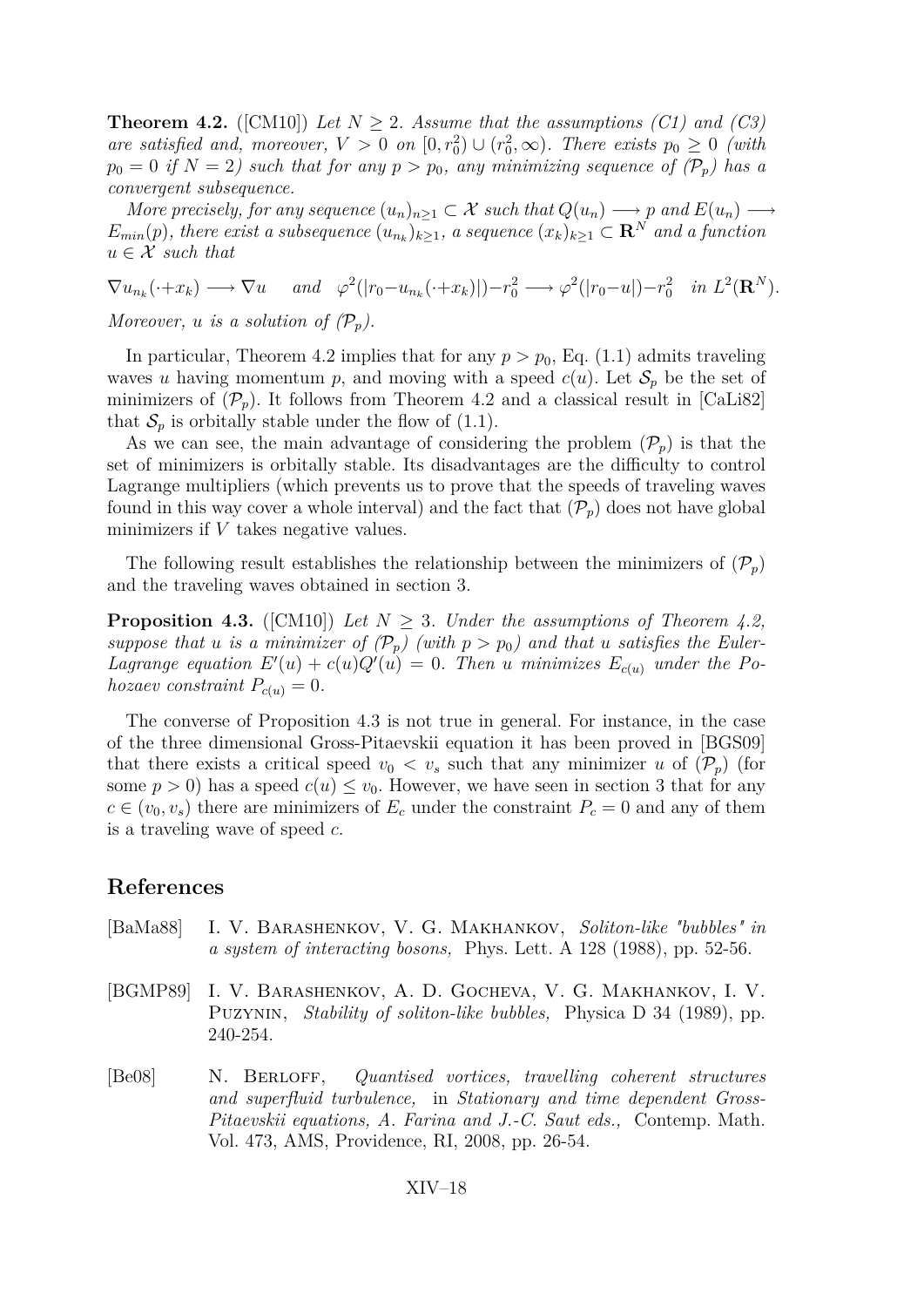- <span id="page-19-0"></span>[BGS09] F. Béthuel, P. Gravejat, J.-C. Saut, *Travelling-waves for the Gross-Pitaevskii equation II,* Comm. Math. Phys. 285, No. 2 (2009), pp. 567-651.
- [BGS08] F. Béthuel, P. Gravejat, J.-C. Saut, *On the KP I transonic limit of two dimensional Gross-Pitaevskii travelling-waves,* Dynamics of PDE 5, No. 3, (2008), pp. 241-280.
- [BGSS09] F. Béthuel, P. Gravejat, J.-C. Saut, D. Smets, *On the Korteweg-de Vries long-wave approximation of the Gross-Pitaevskii equation I,* Int. Math. Res. Notes (2009), pp. 2700-2748.
- [BGSS08] F. Béthuel, P. Gravejat, J.-C. Saut, D. Smets, *Orbital stability of the black soliton to the Gross-Pitaevskii equation,* Indiana Univ. Math. J. 57, No. 6 (2008), pp. 2611-2642.
- [BOS04] F. BÉTHUEL, G. ORLANDI, D. SMETS, *Vortex rings for the Gross-Pitaevskii equation,* J. Eur. Math. Soc. (JEMS) 6 (2004), pp. 17-94.
- [BS99] F. Béthuel, J.-C. Saut, *Travelling-waves for the Gross-Pitaevskii equation I,* Ann. Inst. H. Poincaré Phys. Théor. 70 (1999), pp. 147-238.
- [CaLi82] T. Cazenave, P.-L. Lions, *Orbital stability of standing waves for some nonlinear Schrödinger equations,* Comm. Math. Phys. 85, no. 4 (1982), pp. 549-561.
- [Ch04] D. CHIRON, *Travelling-waves for the Gross-Pitaevskii equation in dimension larger than two,* Nonlinear Analysis 58 (2004), pp. 175-204.
- [CM10] D. Chiron, M. Mariş, *Traveling waves for nonlinear Schrödinger equations with nonzero conditions at infinity II,* in preparation.
- [Co98] C. COSTE, *Nonlinear Schrödinger equation and superfluid hydrodynamics,* Eur. Phys. J. B 1 (1998), pp. 245-253.
- [Fa98] A. Farina, *Finite-energy solutions, quantization effects and Liouvilletype results for a variant of the Ginzburg-Landau systems in*  $\mathbb{R}^k$ , Diff. Int. Eq. 11, No. 6 (1998), pp. 875-893.
- [Fa03] A. Farina, *From Ginzburg-Landau to Gross-Pitaevskii,* Monatsh. Math. 139 (2003), pp. 265-269.
- [Ga04] C. Gallo, *Schrödinger group on Zhidkov spaces,* Adv. Differential Equations 9, No. 5-6 (2004), pp. 509-538.
- [Ga06] C. Gallo, *Growth rate of the Schrödinger group on Zhidkov spaces,* C. R. Math. Acad. Sci. Paris 342, No. 5 (2006), pp. 319-323.
- [Ga08] C. Gallo, *The Cauchy problem for defocusing nonlinear Schrödinger equations with non-vanishing initial data at infinity,* Comm. Partial Differential Equations 33, No. 4-6 (2008), pp. 729-771.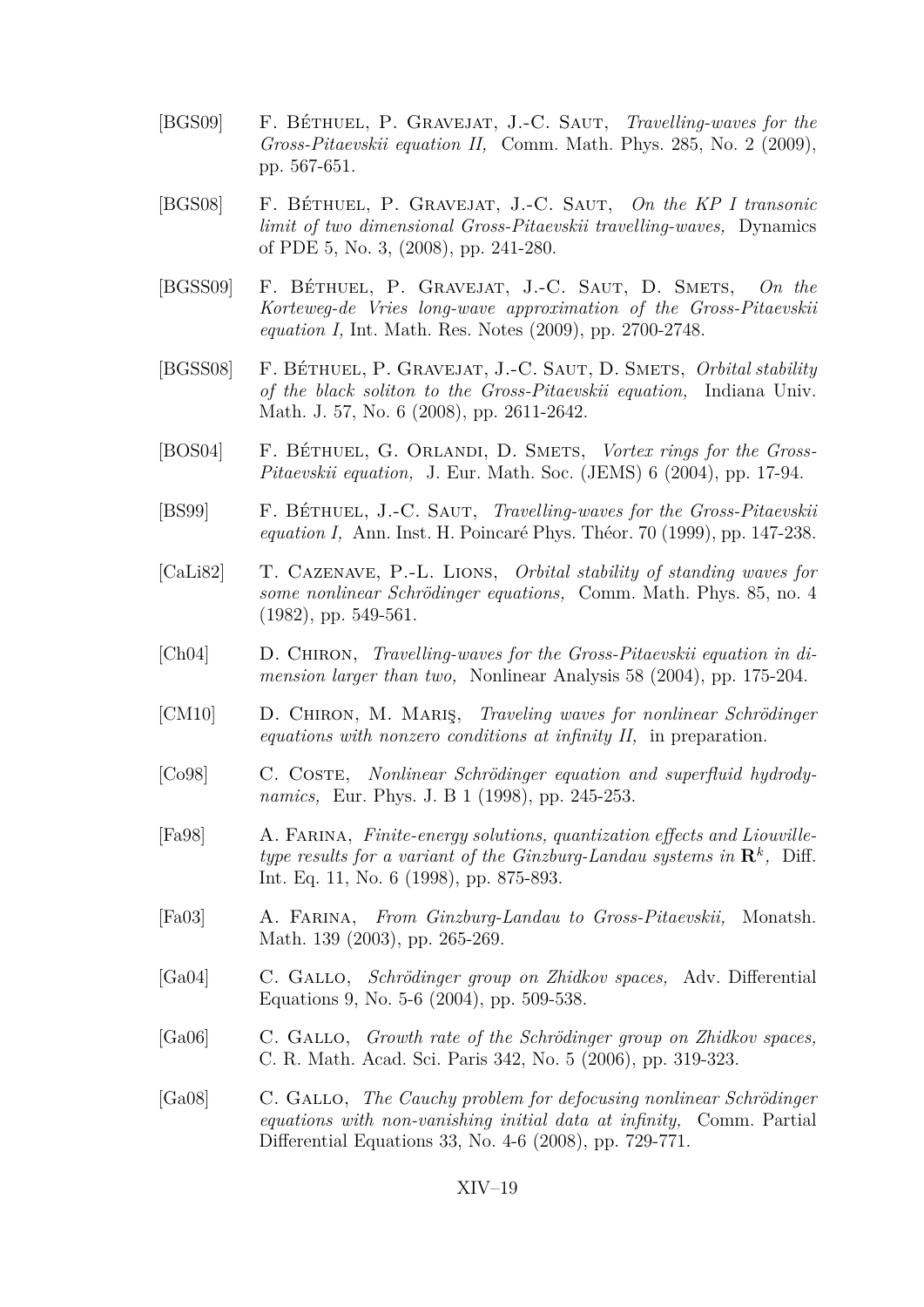- <span id="page-20-0"></span>[G06] P. Gérard, *The Cauchy Problem for the Gross-Pitaevskii Equation,* Ann. Inst. H. Poincaré Anal. Non Linéaire 23 (5) (2006), pp. 765-779.
- [G08] P. Gérard, *The Gross-Pitaevskii equation in the energy space,* in *Stationary and time-dependent Gross-Pitaevskii equations, A. Farina and J.-C. Saut eds.,* Contemp. Math. Vol. 473, Amer. Math. Soc., Providence, RI, 2008, pp. 129-148.
- [GZ08] P. Gérard, Z. Zhang, *Orbital stability of traveling waves for the one-dimensional Gross-Pitaevskii equation,* J. Math. Pures Appl. (9) 91, No. 2 (2009), pp. 178–210.
- [GR74] J. Grant, P.H. Roberts, *Motions in a Bose condensate III. The structure and effective masses of charged and uncharged impurities,* J. Phys. A: Math., Nucl. Gen., 7 (1974), pp. 260-279.
- [Gr03] P. Gravejat, *A non-existence result for supersonic travelling-waves in the Gross-Pitaevskii equation,* Comm. Math. Phys. 243, No. 1 (2003), pp. 93-103.
- [Gr04a] P. Gravejat, *Decay for travelling waves in the Gross-Pitaevskii equation,* Ann. Inst. Henri Poincaré, Analyse non linéeaire 21, No. 5 (2004), pp. 591-637.
- [Gr04b] P. Gravejat, *Limit at infinity and non-existence results for sonic travelling waves in the Gross-Pitaevskii equation,* Differential and Integral Equations 17, No. 11-12 (2004), pp. 1213-1232.
- [Gr05] P. Gravejat, *Asymptotics for the travelling waves in the Gross-Pitaevskii equation,* Asymptot. Anal. 45, No. 3-4 (2005), pp. 227-299.
- [Gr06] P. Gravejat, *First order asymptotics for the travelling waves in the Gross-Pitaevskii equation,* Adv. Differential Equations 11, No. 3 (2006), pp. 259-280.
- [Gro63] E. P. Gross, *Hydrodynamics of a superfluid condensate,* J. Math. Phys. 4 (2), (1963), pp. 195-207.
- [GNT06] S. Gustafson, K. Nakanishi, T.-P. Tsai, *Scattering for the Gross-Pitaevskii equation,* Math. Res. Lett. 13, No. 2-3 (2006), pp. 273-285.
- [GNT07] S. Gustafson, K. Nakanishi, T.-P. Tsai, *Global dispersive solutions for the Gross-Pitaevskii equation in two and three dimensions,* Ann. Inst. H. Poincaré 8, No. 7 (2007), pp. 1303-1331.
- [GNT09] S. Gustafson, K. Nakanishi, T.-P. Tsai, *Scattering theory for the Gross-Pitaevskii equation in three dimensions,* Commun. Contemp. Math. 11, No. 4 (2009), pp. 657-707.
- [IoSm78] S. V. IORDANSKII, A. V. SMIRNOV, *Three-dimensional solitons in He II,* JETP Lett. 27 (10) (1978), pp. 535-538.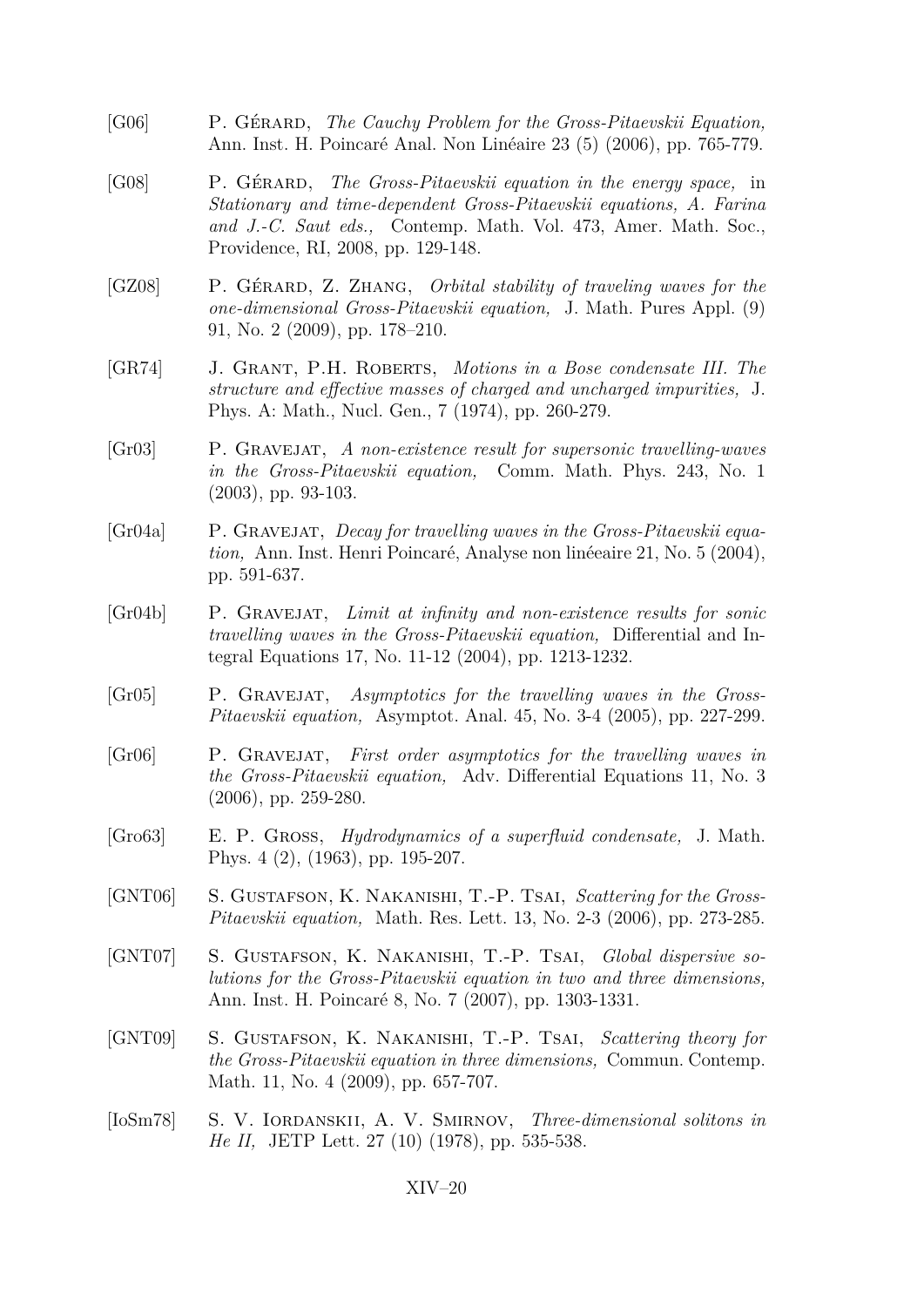- <span id="page-21-0"></span>[JR82] C. A. Jones, P. H. Roberts, *Motions in a Bose condensate IV, Axisymmetric solitary waves,* J. Phys A: Math. Gen. 15 (1982), pp. 2599-2619.
- [JPR86] C. A. Jones, S. J. Putterman, P. H. Roberts, *Motions in a Bose condensate V. Stability of wave solutions of nonlinear Schrödinger equations in two and three dimensions,* J. Phys A: Math. Gen. 19 (1986), pp. 2991-3011.
- [Ka72] T. Kato, *Schrödinger operators with singular potentials,* Israel J. Math. 13 (1972), pp. 135-148.
- [KiLD98] Y. S. Kivshar, B. Luther-Davies, *Dark optical solitons: physics and applications,* Phys. Rep. 298 (1998), pp. 81-197.
- [KPS95] Y. S. KIVSHAR, D. E. PELINOVSKY, Y. A. STEPANYANTS, Self*focusing of plane dark solitons in nonlinear defocusing media,* Phys. Rev. E 51 (5) (1995), pp. 5016-5026.
- [KR95a] E. A. Kuznetsov, J. J. Rasmussen, *Instability of two-dimensional solitons and vortices in defocusing media,* Phys. Rev. E 51, No. 5 (1995), pp. 4479-4484.
- [KR95b] E. A. Kuznetsov, J. J. Rasmussen, *Self-defocusing instability of two-dimensional solitons and vortices,* JETP Lett. 62, No. 2 (1995), pp. 105-112.
- [Li83] E. H. LIEB, On the lowest eigenvalue of the Laplacian for the inter*section of two domains,* Invent. Math. 74 (1983), pp. 441-448.
- [Lin02] Z. Lin, *Stability and instability of traveling solitonic bubbles,* Adv. Differential Equations 7 (2002), No. 8, pp. 897-918.
- [Lio84] P.-L. Lions, *The concentration-compactness principle in the calculus of variations. The locally compact case, part I,* Ann. Inst. H. Poincaré, Anal. non linéaire, 1 (1984), pp. 109-145.
- [M02] M. Mariş, *Existence of nonstationary bubbles in higher dimensions,* Journal des Mathématiques Pures et Appliquées 81 (2002), pp. 1207- 1239.
- [M08] M. Mariş, *Nonexistence of supersonic traveling waves for nonlinear Schrödinger equations with non-zero conditions at infinity,* SIAM Journal on Mathematical Analysis, Vol. 40, No. 3 (2008), pp. 1076-1103.
- [M09a] M. Mariş, *On the symmetry of minimizers,* Archive for Rational Mechanics and Analysis 192, No. 2 (2009), pp. 311-330.
- [M09b] M. Mariş, *Traveling waves for nonlinear Schrödinger equations with nonzero conditions at infinity,* preprint, arXiv: 0903.0354.
- [M10] M. Mariş, *On some minimization problems,* in preparation.